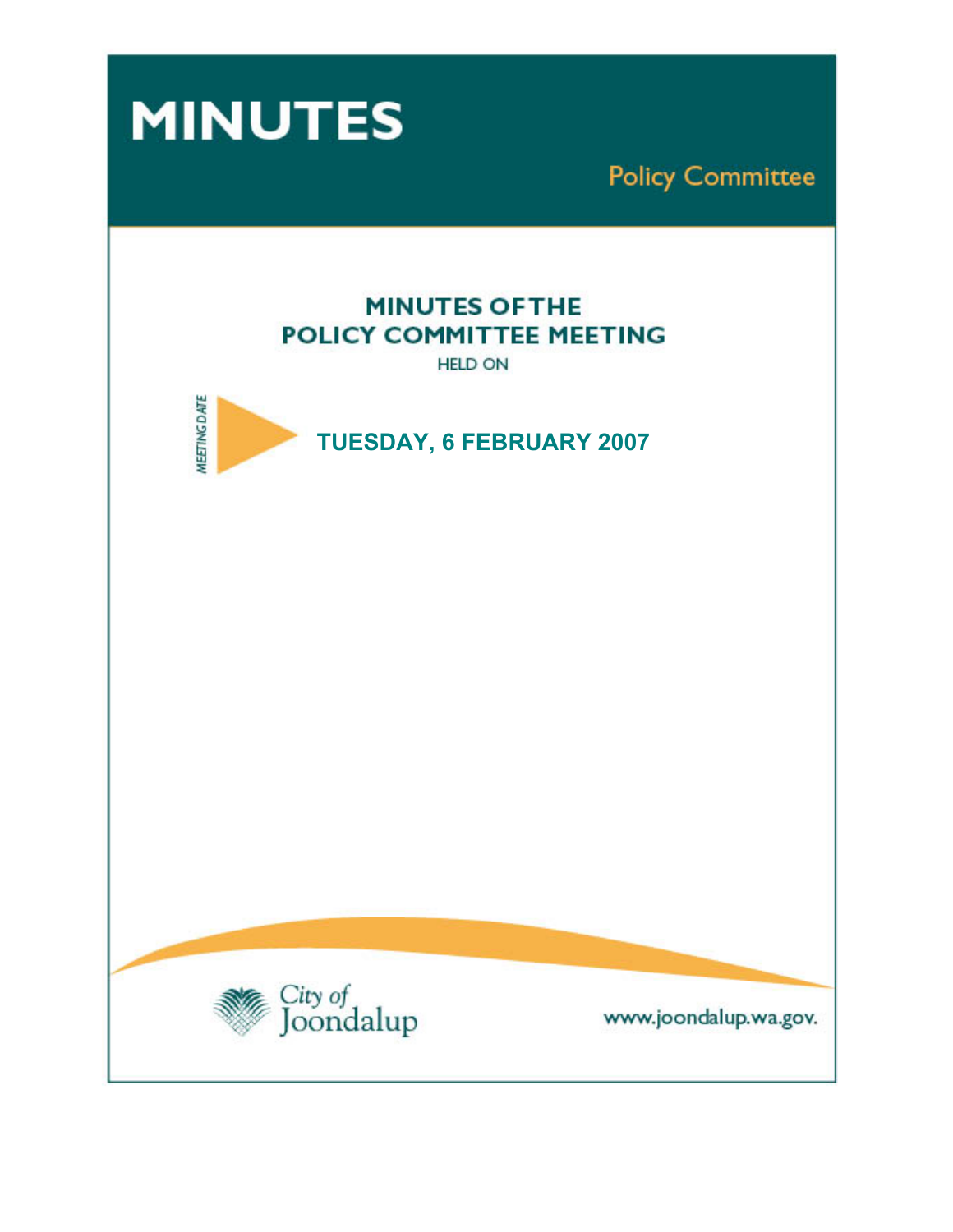# **CITY OF JOONDALUP**

## **MINUTES OF THE POLICY COMMITTEE MEETING HELD IN CONFERENCE ROOM 2, JOONDALUP CIVIC CENTRE, BOAS AVENUE, JOONDALUP ON TUESDAY, 6 FEBRUARY 2007**

## **ATTENDANCE**

#### **Committee Members:**

| Cr Sue Hart        | <b>Presiding Person</b>        | South-East Ward    |
|--------------------|--------------------------------|--------------------|
| Cr Kerry Hollywood | <b>Deputy Presiding Person</b> | North Ward         |
| Mayor Troy Pickard |                                |                    |
| Cr Steve Magyar    |                                | North-Central Ward |
| Cr Marie Evans     | To 2021 hrs                    | South-West Ward    |
| Cr Russ Fishwick   |                                | South Ward         |
|                    |                                |                    |

## **Officers:**

| Mr Garry Hunt     | <b>Chief Executive Officer</b>                          |  |
|-------------------|---------------------------------------------------------|--|
| Mr Ian Cowie      | Director Governance and Strategy                        |  |
| Mr Clayton Higham | Director Planning and Community Development to 1848 hrs |  |
| Ms Janet Harrison | Administrative Services Coordinator                     |  |

### **DECLARATION OF OPENING**

The Presiding Person declared the meeting open at 1805 hrs.

#### **APOLOGIES/LEAVE OF ABSENCE**

Nil

#### **ELECTION OF DEPUTY PRESIDING PERSON**

Following the resignation of Cr John Park, a vacancy exists for the position of deputy presiding person on the Policy Committee. It is advisable that the committee appoints a deputy presiding person, who would chair the meeting in the absence of the presiding person.

The Chief Executive Officer sought nominations for the position of Deputy Presiding Person.

Cr Fishwick nominated Cr Kerry Hollywood. Cr Hollywood accepted the nomination.

There being no further nominations, Cr Hollywood was elected unopposed to the position of Deputy Presiding Person.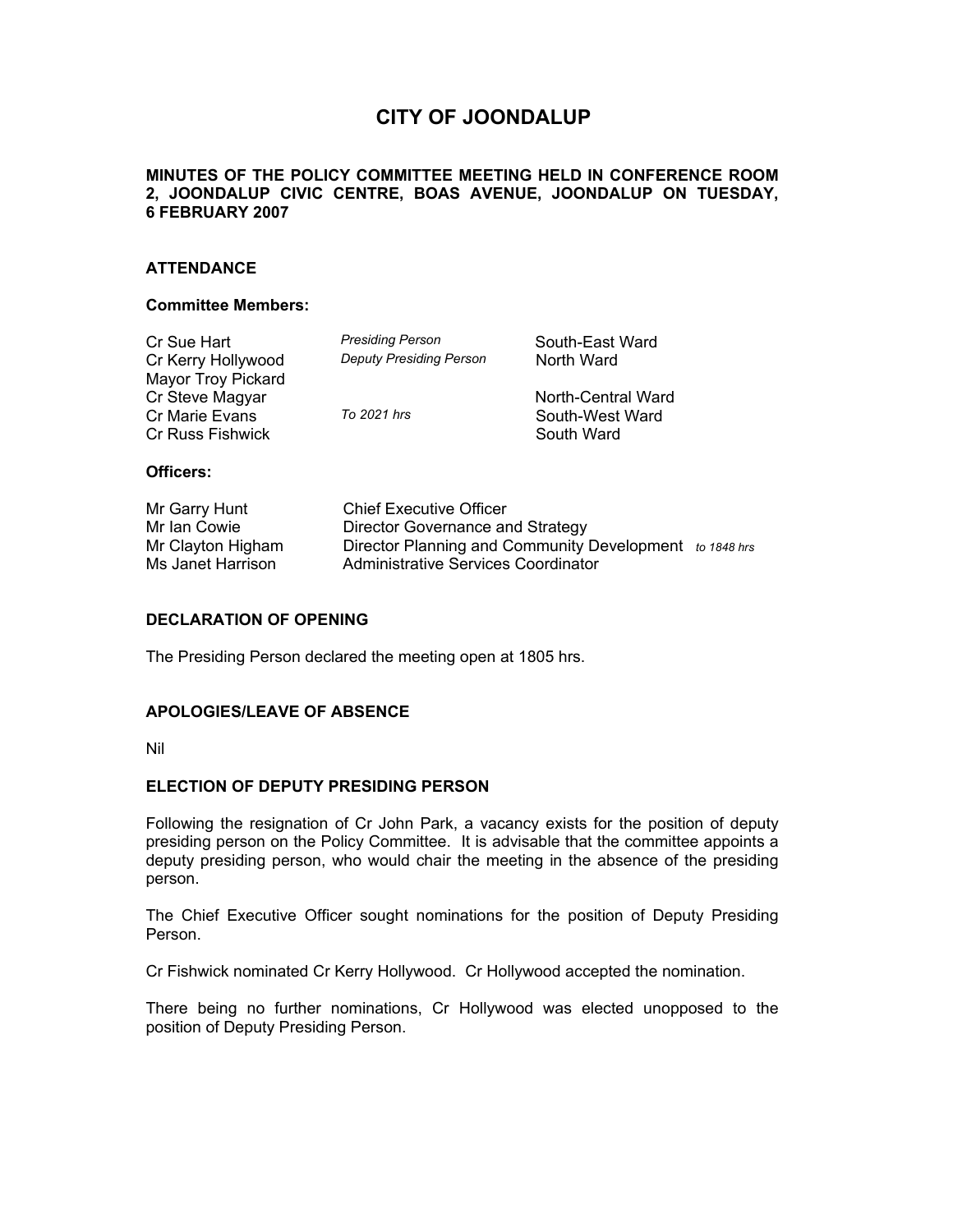#### MINUTES OF THE POLICY COMMITTEE MEETING HELD ON 9 NOVEMBER 2006

**MOVED Cr Magyar SECONDED Cr Hollywood that the minutes of the meeting of the Policy Committee held on 9 November 2006 be confirmed as a true and correct record.** 

#### The Motion was Put and **CARRIED** (6/0)

**In favour of the motion:** Mayor Pickard, Crs Hart, Hollywood, Magyar, Evans and Fishwick

# **ANNOUNCEMENTS BY THE PRESIDING PERSON WITHOUT DISCUSSION**

Nil.

#### **DECLARATIONS OF INTEREST**

## **Disclosure of interest affecting impartiality**

Elected members and staff are required under the Code of Conduct, in addition to declaring any financial interest, to declare any interest that may affect their impartiality in considering a matter. This declaration does not restrict any right to participate in or be present during the decision-making process. The Elected member/employee is also encouraged to disclose the nature of the interest.

| <b>Name/Position</b>      | Mayor Troy Pickard                                            |  |
|---------------------------|---------------------------------------------------------------|--|
| <b>Item No/Subject</b>    | Item 3 Proposed Amendment to Policy 8-2 – Elected Member      |  |
|                           | Allowances                                                    |  |
|                           | Item 4 Code of Conduct: Gifts and Acts of Hospitality         |  |
| Nature of interest        | Interest that may affect impartiality                         |  |
| <b>Extent of Interest</b> | Allowances, gifts and acts of hospitality are relevant to his |  |
|                           | position as Mayor.                                            |  |

| <b>Name/Position</b>   | Cr Sue Hart                                                                       |
|------------------------|-----------------------------------------------------------------------------------|
| <b>Item No/Subject</b> | Item 3 Proposed Amendment to Policy 8-2 – Elected Member                          |
|                        | Allowances                                                                        |
|                        | Item 4 Code of Conduct: Gifts and Acts of Hospitality                             |
|                        | <b>Nature of interest</b>   Interest that may affect impartiality                 |
|                        | <b>Extent of Interest</b>   Cr Hart could receive a benefit under these policies. |

| <b>Name/Position</b>   | Cr Steve Magyar                                                                  |
|------------------------|----------------------------------------------------------------------------------|
| <b>Item No/Subject</b> | Item 3 Proposed Amendment to Policy 8-2 – Elected Member                         |
|                        | Allowances                                                                       |
|                        | <b>Nature of interest</b>   Interest that may affect impartiality                |
|                        | <b>Extent of Interest</b>   Cr Magyar could receive a benefit under this policy. |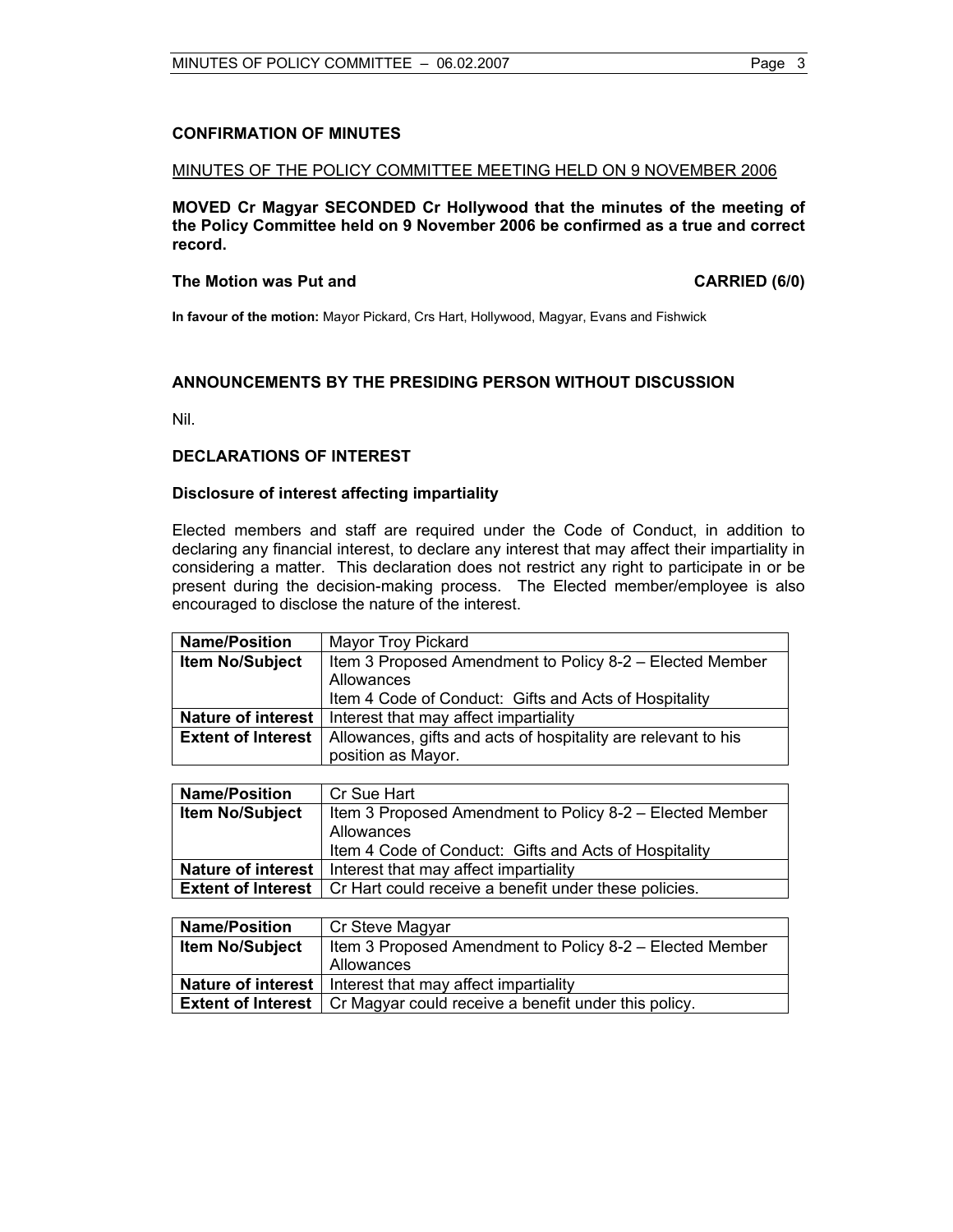| <b>Name/Position</b>      | <b>Cr Russ Fishwick</b>                                  |  |
|---------------------------|----------------------------------------------------------|--|
| <b>Item No/Subject</b>    | Item 3 Proposed Amendment to Policy 8-2 – Elected Member |  |
|                           | Allowances                                               |  |
| <b>Nature of interest</b> | Interest that may affect impartiality                    |  |
| <b>Extent of Interest</b> | Cr Fishwick is an elected member of Council.             |  |
|                           |                                                          |  |
| <b>Name/Position</b>      | Cr Kerry Hollywood                                       |  |
| <b>Item No/Subject</b>    | Item 3 Proposed Amendment to Policy 8-2 – Elected Member |  |
|                           | Allowances                                               |  |
| <b>Nature of interest</b> | Interest that may affect impartiality                    |  |
| <b>Extent of Interest</b> | Cr Hollywood could receive a benefit under this policy.  |  |
|                           |                                                          |  |

| <b>Name/Position</b>   | Cr Marie Evans                                                                  |
|------------------------|---------------------------------------------------------------------------------|
| <b>Item No/Subject</b> | Item 3 Proposed Amendment to Policy 8-2 – Elected Member                        |
|                        | Allowances                                                                      |
|                        | <b>Nature of interest</b>   Interest that may affect impartiality               |
|                        | <b>Extent of Interest</b>   Cr Evans could receive a benefit under this policy. |

# **IDENTIFICATION OF MATTERS FOR WHICH THE MEETING MAY SIT BEHIND CLOSED DOORS**

Nil.

#### **PETITIONS AND DEPUTATIONS**

Nil.

**REPORTS** 

# **ITEM 1 DRAFT LOCAL PLANNING POLICY – SHORT STAY ACCOMMODATION – [72584]**

**WARD:** All

**RESPONSIBLE** Mr Clayton Higham **A/DIRECTOR:** Planning and Community Development

#### **PURPOSE**

The purpose of this report is for the Policy Committee to consider a draft local planning policy relating to short stay accommodation.

# **EXECUTIVE SUMMARY**

Currently there is no specific land use in the City's District Planning Scheme No 2 (DPS2), and no local planning policy or guidelines, in relation to short stay accommodation.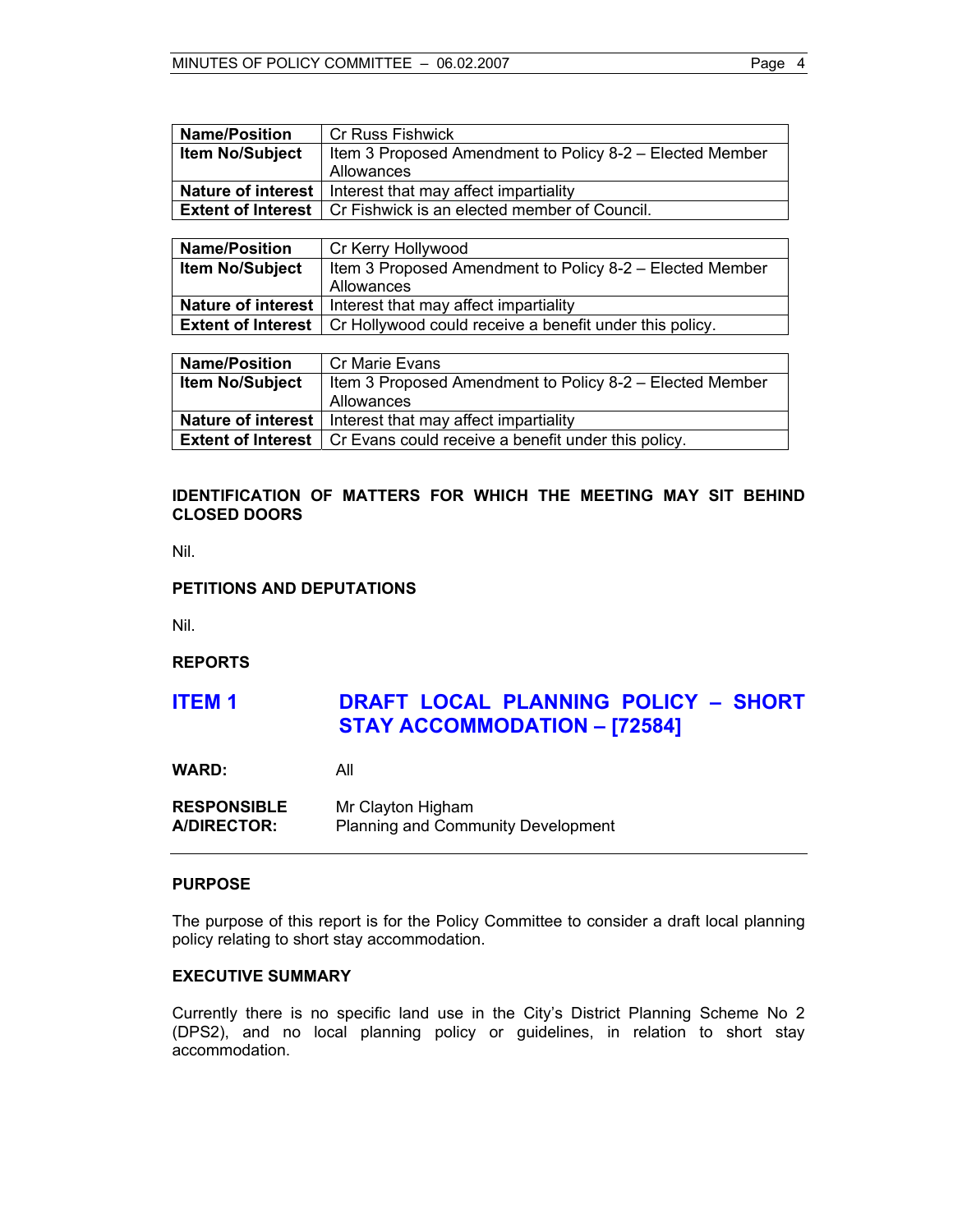A draft policy and associated scheme amendment were presented to Council at its meeting of 19 September 2006, where it resolved to defer the matter, pending further consideration by the Policy Committee.

The draft policy aims to provide parameters for the evaluation of proposals that may be lodged, addressing issues of location, density, and management. It is anticipated that the policy will be enforced by a future amendment to DPS2 that will provide a definition of short stay accommodation and will specify in which zones short stay accommodation would be permissible.

In order to implement a policy on short stay accommodation as soon as possible, it is proposed that a policy that is not reliant on a scheme amendment, be initiated. It is recommended that the Committee endorses the draft Policy and recommends that the matter be presented to Council for further consideration.

#### **BACKGROUND**

DPS2 currently has no definition for short stay accommodation. Proposals for short stay accommodation have been assessed as a 'Residential Building' for the purposes of DPS2.

Neither the DPS2 nor the Residential Design Codes provide specific development standards and requirements for a Residential Building.

A 'Residential Building' is a discretionary use within the Residential, Mixed Use, Business, Commercial and Private Clubs and Recreation zones.

Following an inquiry into the Mullaloo tavern development, which did not have any adverse findings against the City, the Minister for Planning and Infrastructure recommended that a policy be put in place to guide the development of short stay accommodation. Specifically, the Minister recommended:

*"The introduction of measures to guide the development of short stay accommodation in those zones where such development is permissible. As a minimum, such measures should address the density of those forms of residential development for which there is currently no explicit density control."* 

Currently, the DPS2 is silent on issues of permitted density and the cut off between a dwelling and a residential building (or other forms of temporary accommodation), mostly occurs by virtue of the determination of what length of stay satisfies a reasonable test of being considered as permanent.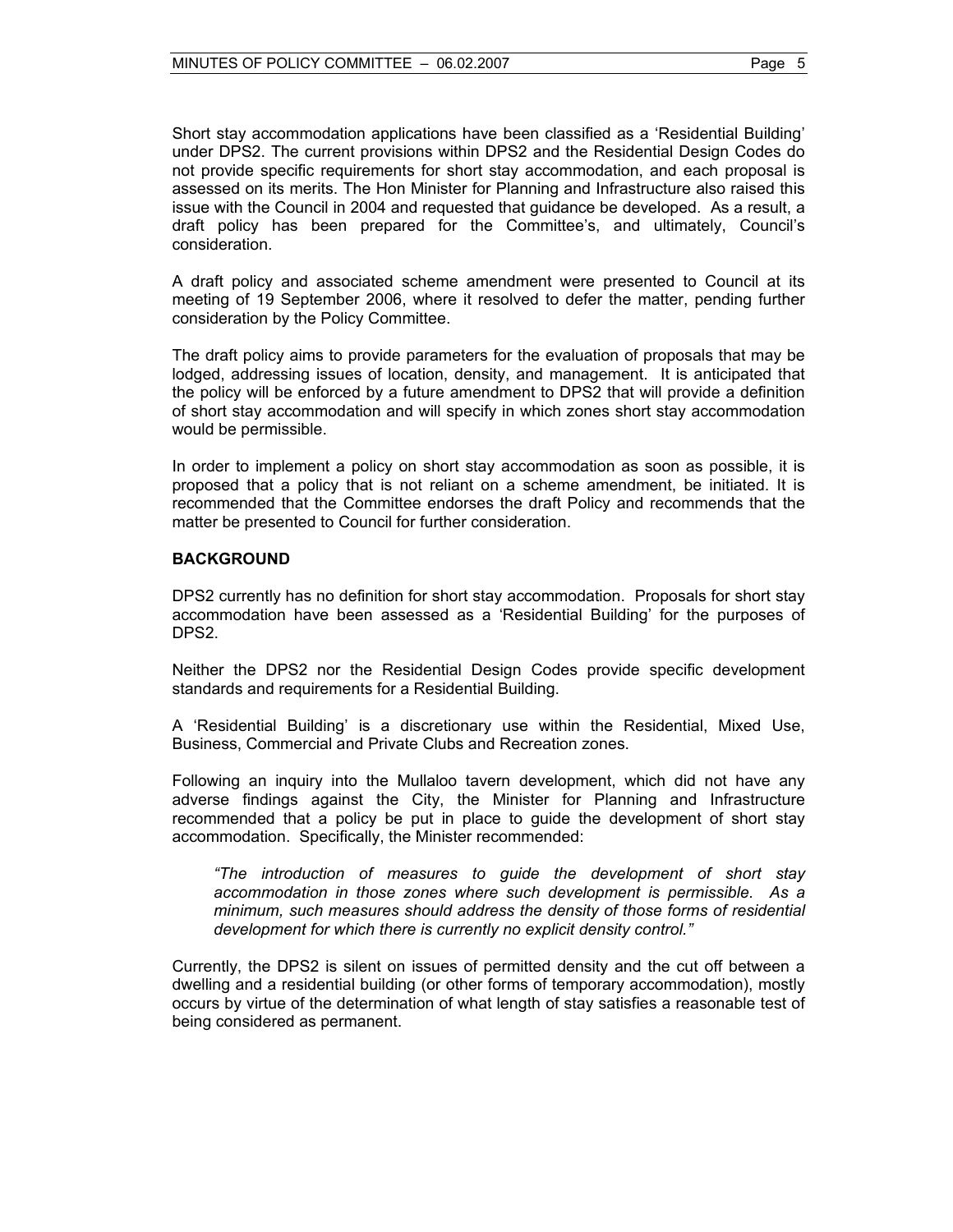It could be stated that the DPS2 contains a 'gap' on this issue, however, it is notable that the Council has received only two applications over the past two years for short stay accommodation outside the City Centre area. In these circumstances, which are effectively rare applications, the Council is required to consider applications on merit rather than merely in relation to standards. That is, if standards were developed for all matters, including those which may only occur once or twice, the process would become inefficient and cumbersome.

The two applications referred to above are:

- $\triangleright$  3 Glenelg Place, Connolly. This proposal was to convert an existing medical centre into short stay accommodation. The proposal was refused by Council at its meeting of 26 April 2005. A subsequent appeal by the applicant to the State Administrative Tribunal was upheld, effectively reversing Council's decision.
- $\triangleright$  17 Foston Drive, Duncraig. This proposal is to utilise an existing residential dwelling for short stay accommodation. The proposal was refused at Council's meeting of 19 September 2006. Prior to this decision being issued, the applicant had already lodged an appeal to the State Administrative Tribunal, based on the 'deemed refusal' provisions of DPS2. This appeal is yet to be determined.

While an amendment to DPS2 could establish clear rules and provide more certainty in relation to the development of short stay accommodation, the scheme amendment process generally takes a long period (usually 9-12 months) until final gazettal.

It is considered appropriate that in the interim, a policy on short stay accommodation (currently classified as a 'Residential Building' under DPS2) be introduced to provide guidelines which will assist in assessing development proposals.

It is noted that the draft policy has been amended from that presented to Council on 19 September 2006 to allow the policy to be implemented independently of the proposed scheme amendment.

# **DETAILS**

#### **Issues and options considered:**

#### **Draft Policy**

The draft policy (Attachment 1 refers) proposes guidelines for the operation of short stay accommodation. The policy provides guidance with regard to the management and record keeping processes. In addition the policy encourages short stay accommodation in areas of tourist potential and close to main access roads.

#### **Options**

In considering the draft local planning policy, the Policy Committee can:

- $\triangleright$  Endorse the policy and recommend it be presented to Council for consideration;
- $\triangleright$  Modify the draft policy, and recommend it be presented to Council for consideration;
- $\triangleright$  Not endorse the draft policy.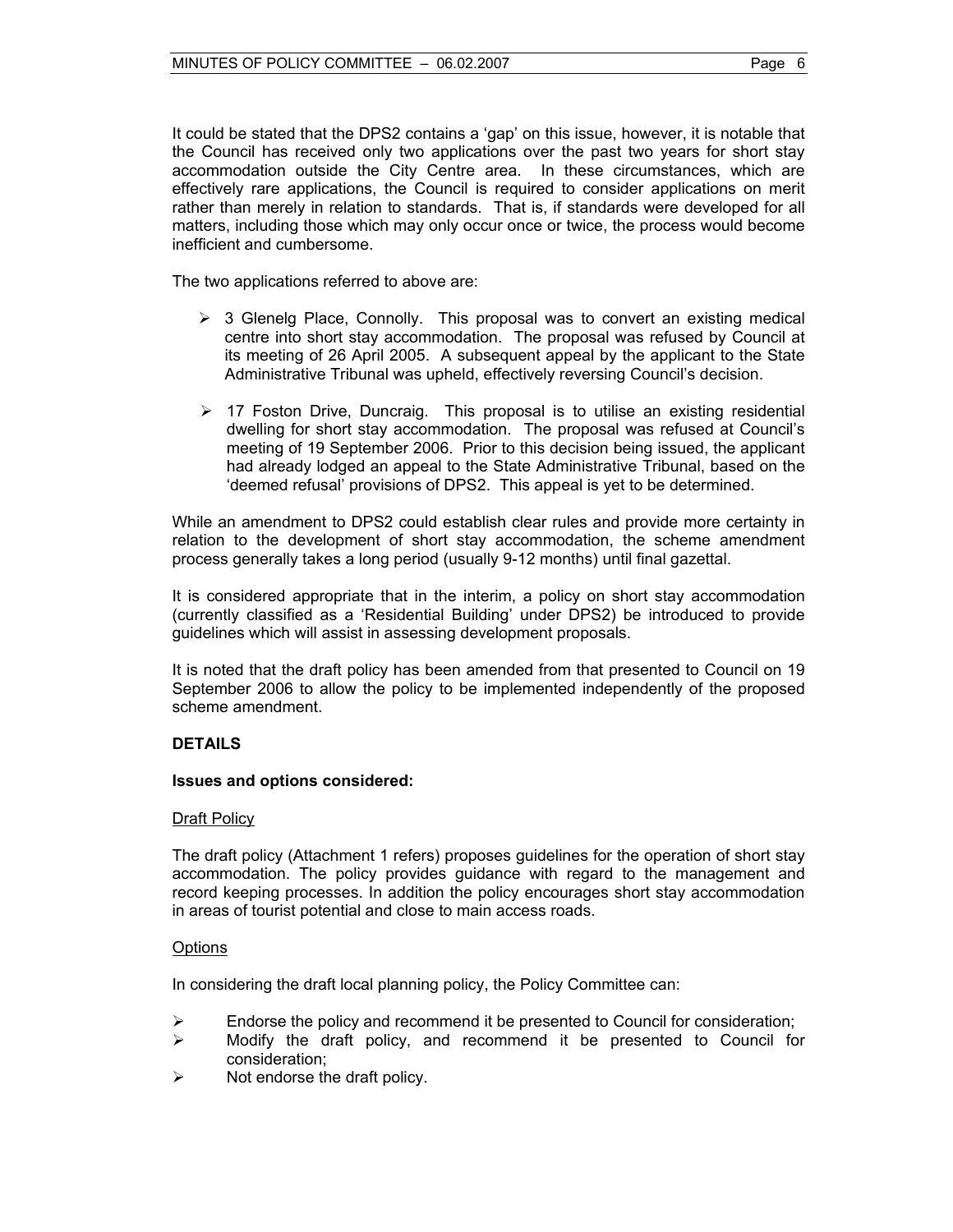#### **Link to Strategic Plan:**

Short stay accommodation is likely to be used as tourist accommodation and therefore links with Strategy 3.2 (Lifestyle) of the City's Strategic Plan, which is intended to develop and promote the City of Joondalup as a tourist attraction.

# **Legislation – Statutory Provisions:**

Clause 8.11 of DPS2 outlines the provisions with respect to the preparation of local planning policies. Clause 8.11.1 enables the Council to prepare a local planning policy in respect of any matter related to the planning and development of the scheme area.

Once the draft policy is prepared it is required to be advertised in accordance with Clause 8.11.3 by way of a notice published once a week for two consecutive weeks in a local newspaper giving notice where the draft policy may be inspected. The draft policy would also be advertised on Council's website. The specified period for advertising should not be less than twenty one (21) days.

## **Risk Management considerations:**

Not Applicable.

# **Financial/Budget Implications:**

Not Applicable.

## **Policy Implications:**

It is proposed to implement a new policy.

#### **Regional Significance:**

Not Applicable.

#### **Sustainability Implications:**

The proposed short stay accommodation policy could (if adopted) support tourism by providing alternative accommodation choices.

#### **Consultation:**

Clause 8.11.3 of DPS2 requires that the draft policy be advertised for a twenty one (21) day period. A notice would be published in the local newspaper for two consecutive weeks, and a notice would also be placed on the City's website.

# **COMMENT**

It is considered appropriate to amend the DPS2 to include a definition and provisions for short stay accommodation. However, as an amendment to DPS2 to include a definition of short stay accommodation may take up to 12 months, the draft policy has been amended to allow it to be implemented without relying on the scheme amendment. In the event that the scheme amendment is approved, any associated adopted policy on short stay accommodation would be required to be reviewed and aligned with the DPS2.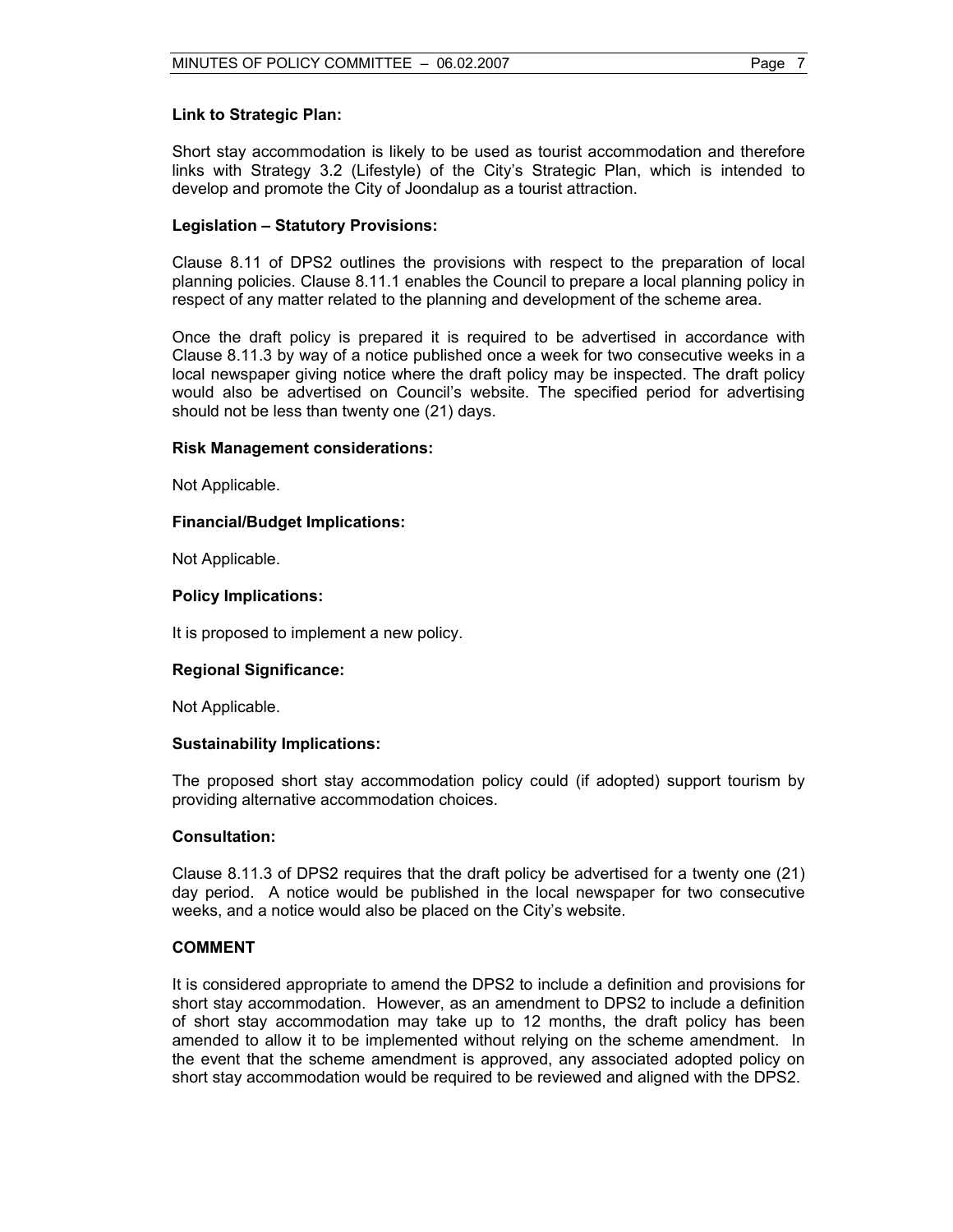Should the Committee and Council resolve to adopt the policy (following public advertising) it is anticipated that it will be further enforced by an amendment to DPS2, which will introduce an appropriate definition, car parking standards and land use permissibility provisions in the Scheme.

While a policy does not have the same statutory power as DPS2, it could be implemented relatively quickly to address current uncertainties relating to short stay accommodation.

#### Draft Policy

The policy will provide guidance and attempt to ensure that short stay accommodation is appropriately managed.

Specifically, the policy will address:

- The management of the accommodation, including submission of a Management Plan (this includes requiring appropriate documentation to be kept by the proprietor of the accommodation, and the submission of a plan detailing how the accommodation will be managed and operated).
- The density of the development. As short stay accommodation are not 'dwellings' for the purposes of the Residential Design Codes, R-Codes densities (eg R20, R40) do not apply. However, for the purposes of assessment, equivalent densities could be used. For areas outside the City Centre, an equivalent maximum density of R40 (1 unit per 250 sqm) is suggested. In the City Centre, given that short stay accommodation should be expected and encouraged in the City Centre, the density applicable to be site is proposed.
- The preferred location of short stay accommodation. Appropriately located short stay accommodation has the potential to encourage tourist and economic opportunities in the City of Joondalup. To maximise this potential, the draft policy requires the applicant to demonstrate that the short stay accommodation meets the needs of the intended clients, by reason of being in close proximity to main road, public transport, education facilities, areas of tourist interest, or the city centre.

*A good example of the location of short stay accommodation is the Sorrento Beach Resort, West Coast Drive, Sorrento, which is close to Hillarys Boat Harbour, the coast, and transport routes.* 

Some aspects of the draft Policy are further discussed below:

#### Location

Due to the potential impact on residential amenity, the draft Policy outlines that short stay accommodation will not be supported in the Residential Zone. As the draft policy does not have the statutory power of the Scheme, it provides only guidance on the location of short stay accommodation. The policy will, however, assist the City in assessing the merit of the location of any proposed short stay accommodation.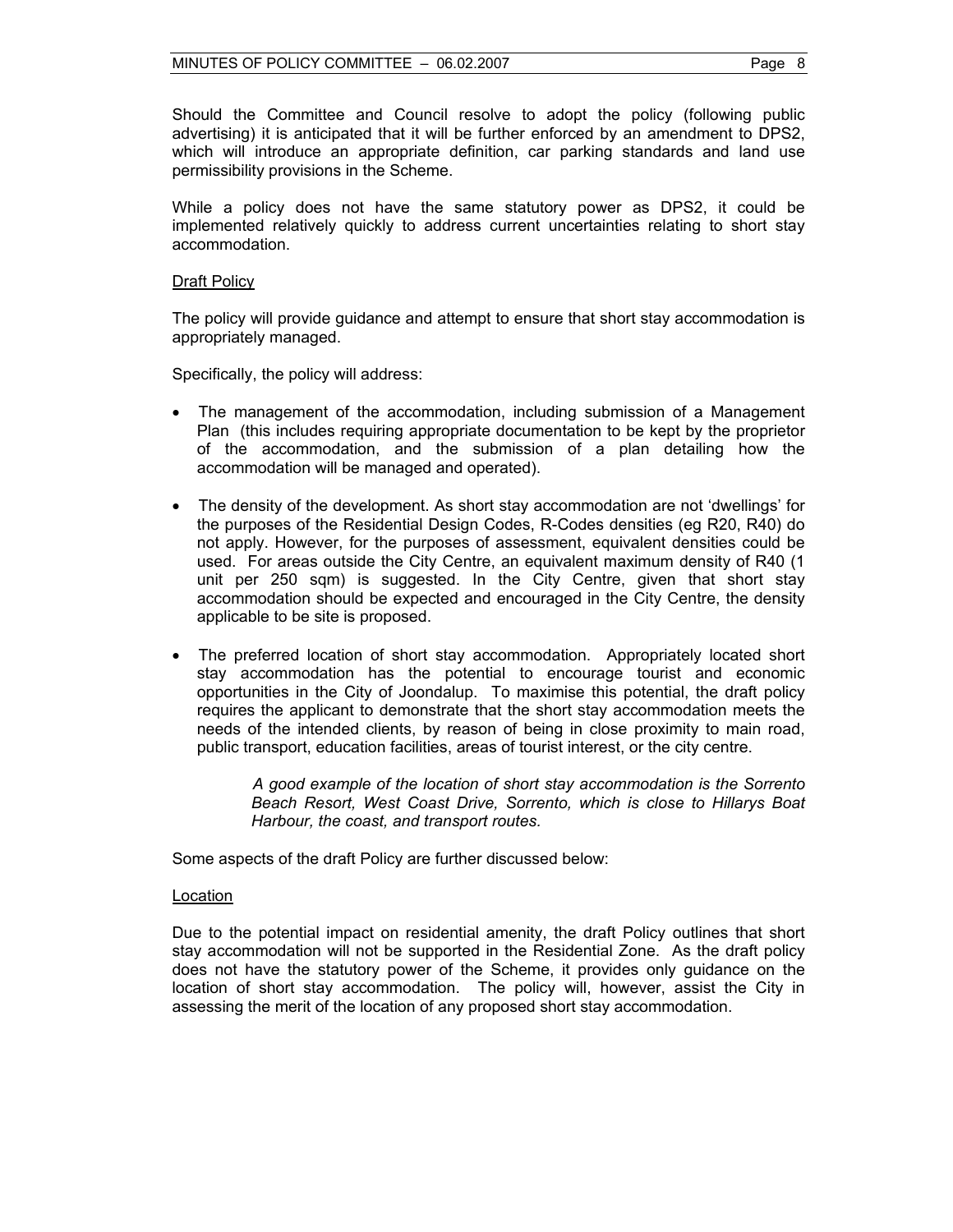Standard residential leases generally run for a minimum of three months. As short stay accommodation is more commercial in its nature, the draft policy requires that stays be limited to a maximum of three months in any twelve month period. If multiple stays are proposed, a minimum gap of one month is required and the total aggregated length of stay cannot be more than three months.

This time period is considered appropriate in ensuring that such developments will provide their intended "holiday" function, and will prevent potential conflicts between 'long term' and 'short term' residents within short stay accommodation by not allowing permanent residency.

## **Conclusion**

The draft policy will provide the City with interim guidelines to regulate the development of short stay accommodation. The policy provides key elements to address length of stay, location, maintenance, car parking and density. It is anticipated that the policy will be further strengthened by an amendment to DPS2.

It is recommended that the draft policy be endorsed, and be presented to Council for further consideration.

## **ATTACHMENTS**

Attachment 1 Draft Policy – Short Stay Accommodation

# **VOTING REQUIREMENTS**

Simple Majority

#### **OFFICER'S RECOMMENDATION**

That the Policy Committee ENDORSES the draft Local Planning Policy – Short Stay Accommodation forming Attachment 1 to this Report and RECOMMENDS to Council that the draft Policy be advertised for public comment for a period of 21 days.

The Director Planning and Community Development provided an overview of the proposed policy.

Discussion ensued, with the following points raised:

- $\triangleright$  Draft policy to be advertised for 28 days, instead of 21 days.
- $\triangleright$  Appropriate newspaper advertising was requested to educate the community on the requirements of the policy.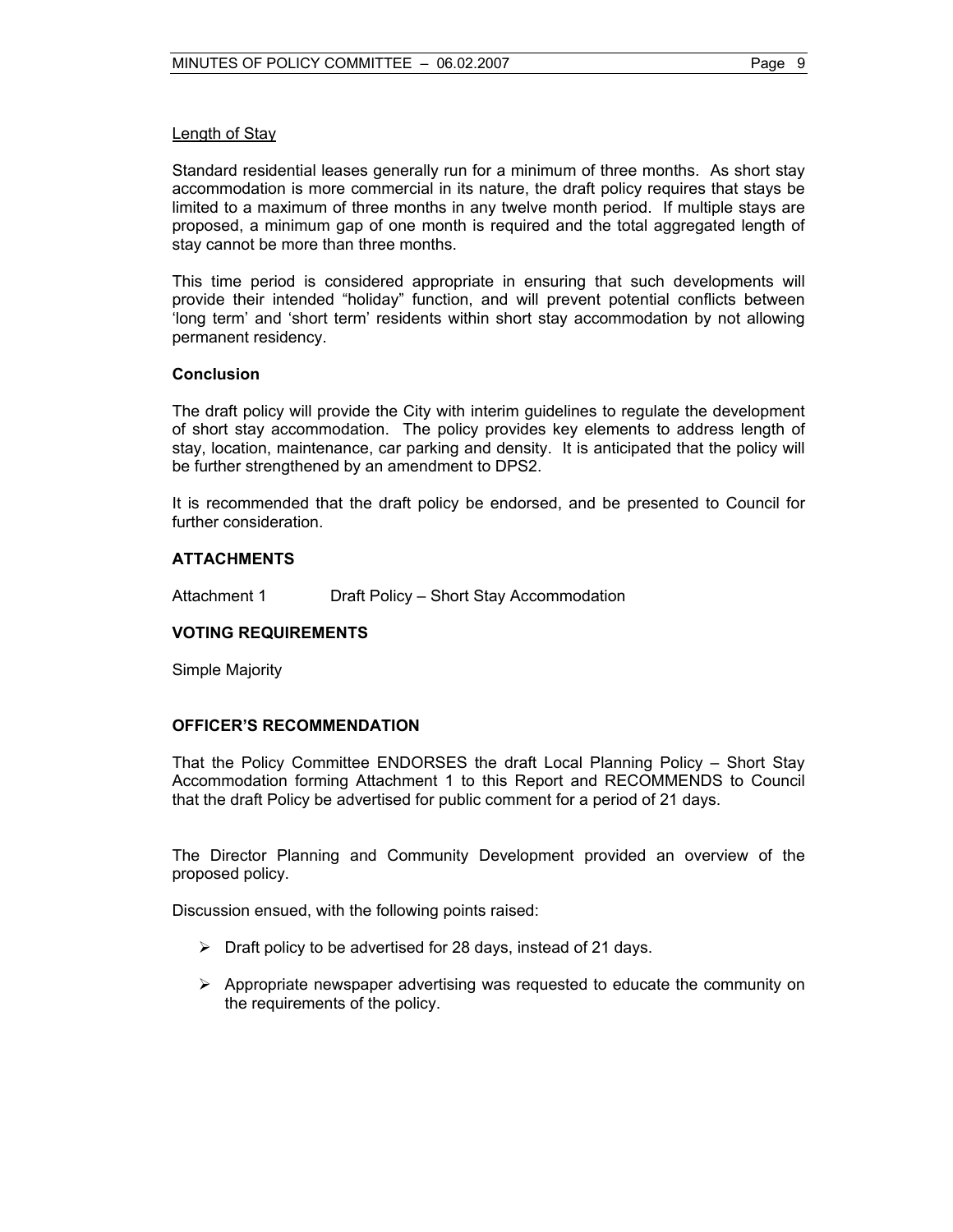- $\triangleright$  Policy to be amended as follows:
	- ¾ Under "Location", the end of paragraph one to read: *"…areas of tourist interest, or the city centre.*
	- ¾ Under "Location", last sentence of paragraph two to read: *"Therefore, short stay accommodation will not generally be supported in the Residential Zone, however, Council reserves the right in particular circumstances to consider matters and conditions that apply to proposals in a Residential Zone.*
	- ¾ Under "Requirements", Point 5, 5th dot point to read: *"Control of antisocial behaviour and potential conflict between the long term and short term guests. A Code of Conduct shall be prepared detailing the expected behaviour of residents in order to minimise any impact on adjoining properties."*
	- ¾ Under "Requirements" The following sentence to be added at the end of Point 5: *"The management plan shall be kept at the premises at all times, and the Code of Conduct shall be displayed in a prominent position within the premises."*
	- ¾ Under "Requirements", Point 8 to read: *"For the purposes of assessing the number of short stay units on a site, the maximum density will be equivalent to the density applicable to the site, calculated on a total land area."*

**MOVED Cr Magyar SECONDED Cr Fishwick that the Policy Committee ENDORSES the draft Local Planning Policy – Short Stay Accommodation forming Attachment 1 this Report, as amended by the Policy Committee, and RECOMMENDS to Council that the draft Policy be advertised for public comment for a period of 28 days.**

# **The Motion was Put and CARRIED (6/0) CARRIED (6/0)**

**In favour of the motion:** Mayor Pickard, Crs Hart, Hollywood, Magyar, Evans and Fishwick

*Appendix 1 refers* 

# **ITEM 2 POLICIES RELATING TO RECOGNITION OF COMMUNITY/SPORTING GROUPS AND VOLUNTEERS – [18107]**

**WARD:** All

**RESPONSIBLE** Mr Ian Cowie **DIRECTOR:** Governance and Strategy

# **PURPOSE**

For the Policy Committee to give consideration to the proposed policies relating to:

- $\triangleright$  Recognition of community/sporting groups; and
- $\triangleright$  Recognition of volunteers.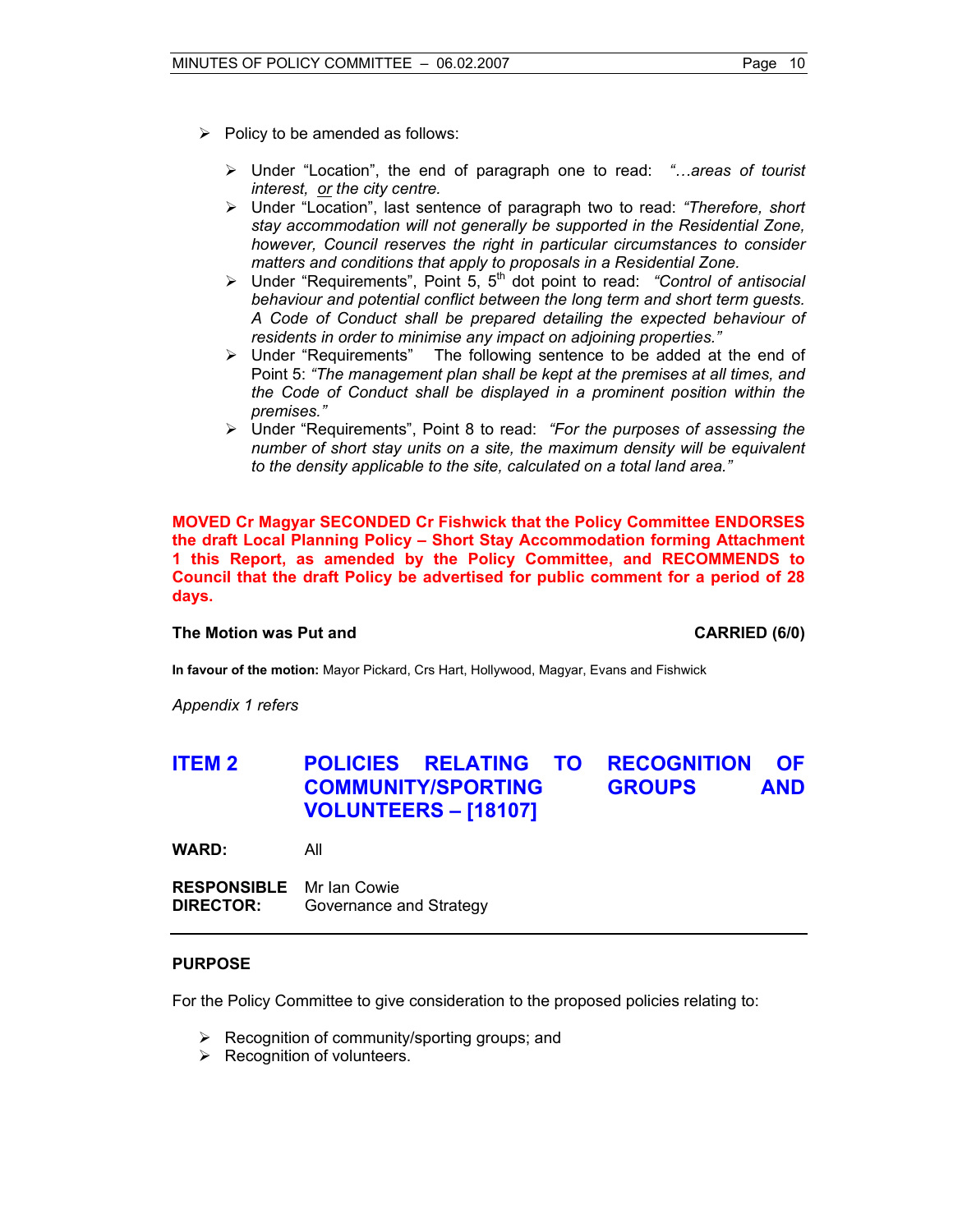# **EXECUTIVE SUMMARY**

The City of Joondalup currently benefits from countless unpaid hours provided by volunteers and community/sporting groups in delivering services, programs and activities to the community.

The City has in the past recognised volunteers that assist the City in specific programs or services to the community.

Options have been prepared for consideration on how to recognise the efforts of volunteers and community/sporting groups.

## **BACKGROUND**

The City of Joondalup has since its establishment recognised volunteers that have assisted the City in delivering various services or programs to its residents.

Predominantly the volunteer functions related to volunteers that assisted the City in the following areas:

- ¾ Library Services;
- ¾ Joondalup Eisteddfod;
- $\triangleright$  Justices of the Peace;
- ¾ Joondalup Festival and Summer Events Programs;
- ¾ Seniors and Youth (SWRHA); and
- ¾ Surf Lifesaving and State Emergency Services.

The City also has hundreds of community groups that are predominantly staffed by volunteers that provide various services and programs to the community of the City of Joondalup. A request has been made from a community group for the City of Joondalup to acknowledge and provide funding to assist it in celebrating an anniversary date of its existence. The City of Joondalup does not have a policy to deal with such a request.

## **DETAILS**

The City currently recognises those volunteers who assist it in delivering various services and programs. There are in excess of 400 community groups that operate within the City providing various community based programs, services and activities.

It has been requested that consideration be given to the development of policies that recognise the contribution of these community groups.

#### **Issues and options considered:**

A number of options have been canvassed and are attached to the report. The Council could:

- $\triangleright$  Agree to continue with the current practice of recognising volunteers that assist the City;
- $\triangleright$  Consider and select one of the attached options;
- $\triangleright$  Decide not to recognise volunteers.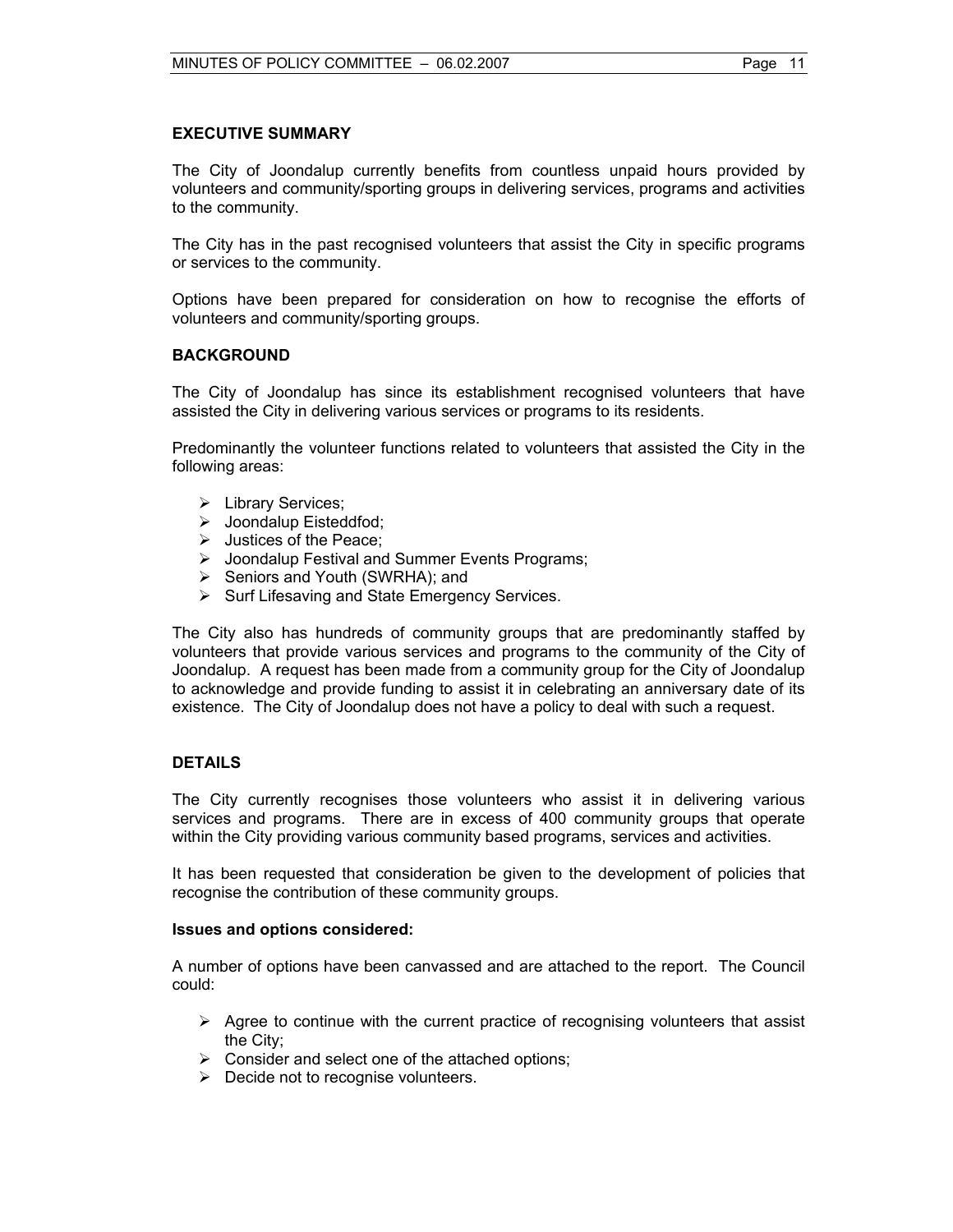# **Link to Strategic Plan:**

| Objective 1.2 | To meet the cultural needs and values of the community. |                                                                       |  |
|---------------|---------------------------------------------------------|-----------------------------------------------------------------------|--|
|               | Strategy 1.2.1                                          | Continue to enhance and create new cultural<br>activities and events. |  |
| Objective 1.3 | diverse and growing community.                          | To continue to provide services that meet changing needs of a         |  |
|               | Strategy 1.3.2                                          | Provide quality-of-life opportunities for all<br>community members.   |  |
|               | Strategy 1.3.3                                          | Provide support, information and resources.                           |  |

## **Legislation – Statutory Provisions:**

Not Applicable.

#### **Risk Management considerations:**

There is a minimal risk involved being that failure for the City of Joondalup to recognise the efforts of the community/sporting groups and volunteers may see a decline in the numbers of volunteers and community/sporting groups.

#### **Financial/Budget Implications:**

Increasing the number of events and number of guests will increase the financial cost to the City.

#### **Policy Implications:**

There is currently no policy addressing these issues. This report has been presented to the Policy Committee for consideration.

#### **Regional Significance:**

The efforts of volunteers and community/sporting groups not only benefit the residents of the City of Joondalup, but also those of the region.

#### **Sustainability Implications:**

Social sustainability is a life achieving condition within communities, and is a positive condition marked by a strong sense of social cohesion. Volunteers and community/sporting groups play a vital role in achieving social sustainability.

From an economic sustainability perspective, volunteers and community/sporting groups contribute numerous hours of unpaid contribution to the community. The financial implication on the City and other levels of government would be enormous if volunteers failed to serve the community or alternatively many service programs would not be delivered, which would greatly impact on the social sustainability and general community well being.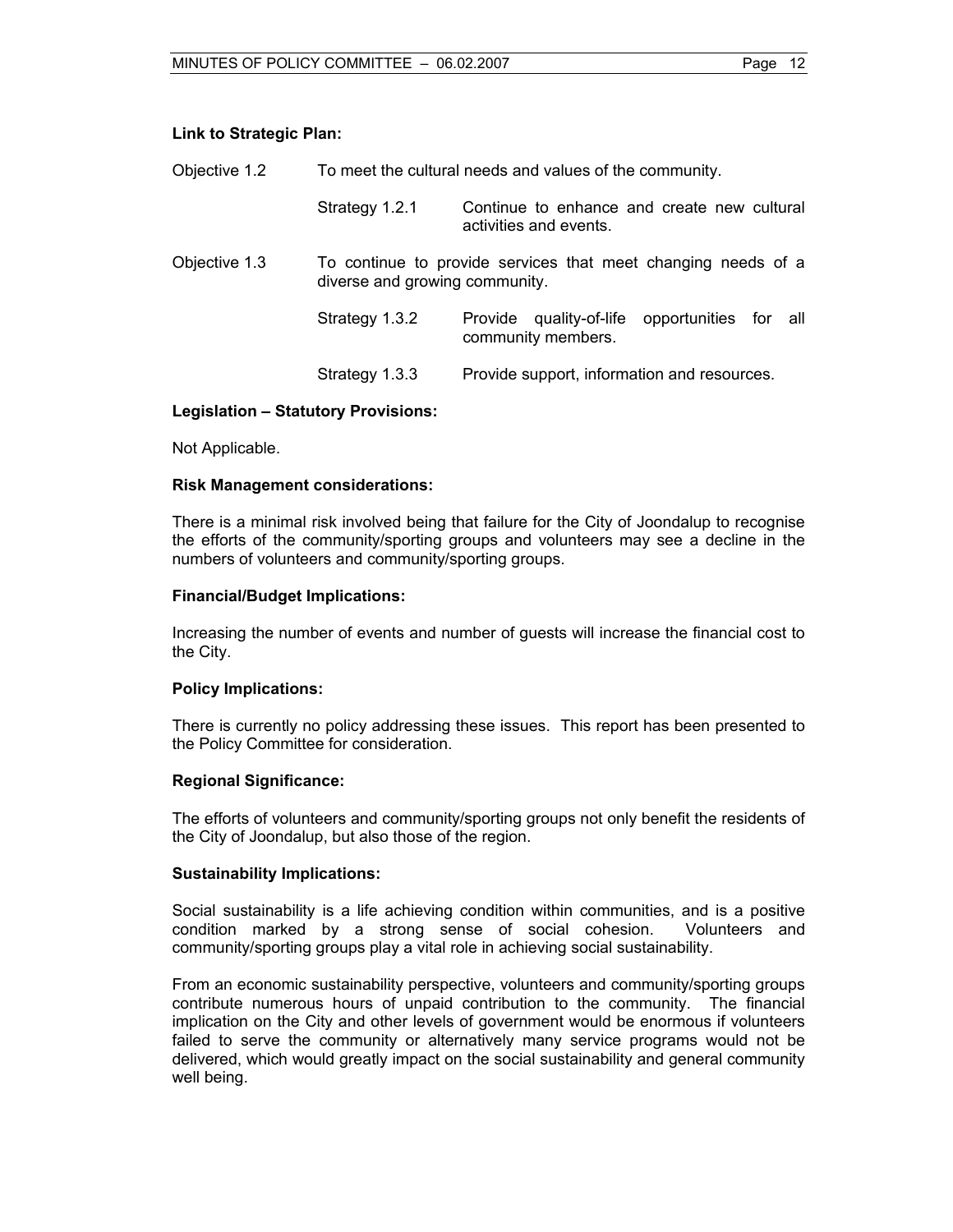# **Consultation:**

It is not recommended that the policies be subject to consultation.

#### **COMMENT**

The volunteers and community groups provide an invaluable contribution to sustaining the communities in which we live. The policies submitted attempt to address ways to recognise their efforts and contributions.

## **ATTACHMENTS**

| Attachment 1 | Draft Policy – Recognition of Community/Sporting Groups |
|--------------|---------------------------------------------------------|
| Attachment 2 | Draft Policy – Recognition of Volunteers                |
| Attachment 3 | Options for functions                                   |

## **VOTING REQUIREMENTS**

Simple Majority

## **OFFICER'S RECOMMENDATION**

That the Policy Committee CONSIDERS the draft policies on Attachments 1 and 2 to this Report and determines the nature of the policies to be forwarded to Council for endorsement.

The Director Governance and Strategy provided an overview of the report.

Discussion ensued in relation to the draft policy on Recognition of Community/Sporting Groups, with the following points raised:

- $\triangleright$  The groups recognised under this policy would include members of Council's advisory committees and community service volunteers, such as bus drivers.
- $\triangleright$  Policy to be amended as follows:
	- ¾ First sentence under "Community Groups" to be amended to read: *"Community/sporting groups that have operated for the following number of years may apply for the following amounts to celebrate the milestone."*
	- $\triangleright$  Amounts shown on page 1 to be amended.
	- ¾ Additional dot point on page 1 to read *"Host a civic reception to celebrate the group's milestone".*
	- ¾ Under "Eligibility", 2nd dot point to be amended to read: *"have been operational within the suburbs/localities within the current boundaries of the City of Joondalup…."*
	- ¾ Under "Eligibility", an additional sentence to read: *"Applications for support under this Policy must be submitted to the CEO on the relevant form"*.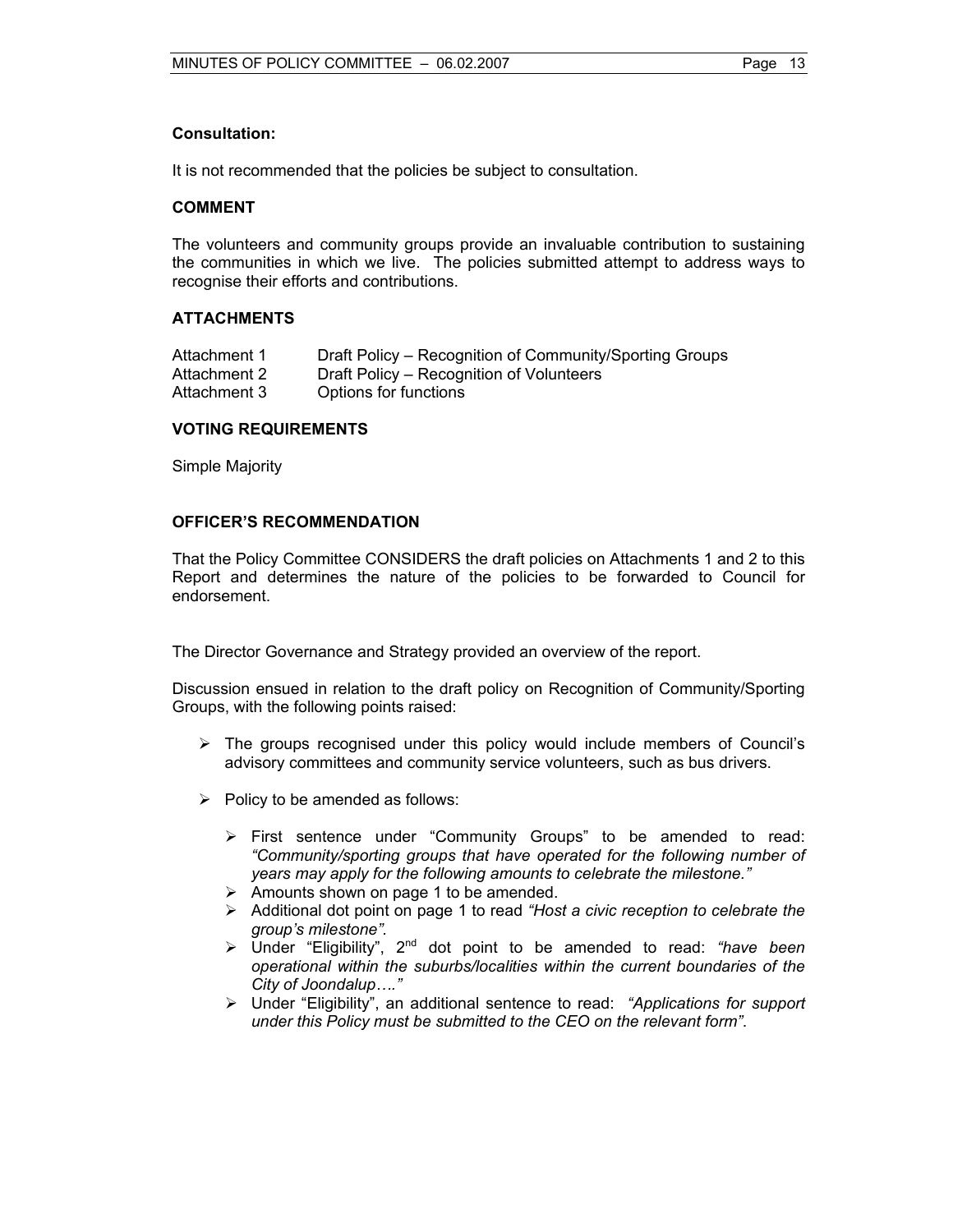Discussion ensued in relation to the draft policy on Recognition of Volunteers, with the following points raised:

- $\triangleright$  The attached matrix was for the information of the Committee and is not to form part of the policy.
- $\triangleright$  Policy to be amended within "Statement" as follows:
	- ¾ The following sentence to be added at the end of dot point 1: *"The volunteer*  functions will be held, where possible, to coincide with dates and weeks of *recognised significance."*
	- ¾ *Dot point 2 to be deleted.*
	- ¾ Dot point 3 to be amended to read: *"Invite volunteers from recognised community groups who have operated within the City of Joondalup to functions to recognise their service. The invitation to volunteers will also include partners."*
	- $\triangleright$  Delete last sentence.

**MOVED Mayor Pickard SECONDED Cr Evans that the Policy Committee DETERMINES the draft policies on Attachments 1 and 2 to this Report, as amended by the Policy Committee, be forwarded to Council for endorsement.**

#### **The Motion was Put and CARRIED (6/0) CARRIED (6/0)**

**In favour of the Motion:** Mayor Pickard, Crs Hart, Hollywood, Magyar, Evans and Fishwick

*Appendix 2 refers* 

# **ITEM 3 PROPOSED AMENDMENT TO POLICY 8-2 – ELECTED MEMBER ALLOWANCES – [27122, 18058]**

**WARD:** All

**RESPONSIBLE** Mr Ian Cowie **DIRECTOR:** Governance and Strategy

#### **PURPOSE / EXECUTIVE SUMMARY**

To propose amendments to Policy 8-2, which relates to allowances for Elected Members.

#### **BACKGROUND**

It is important that provisions in relation to allowances are as clear and unambiguous as possible to avoid potential disputes.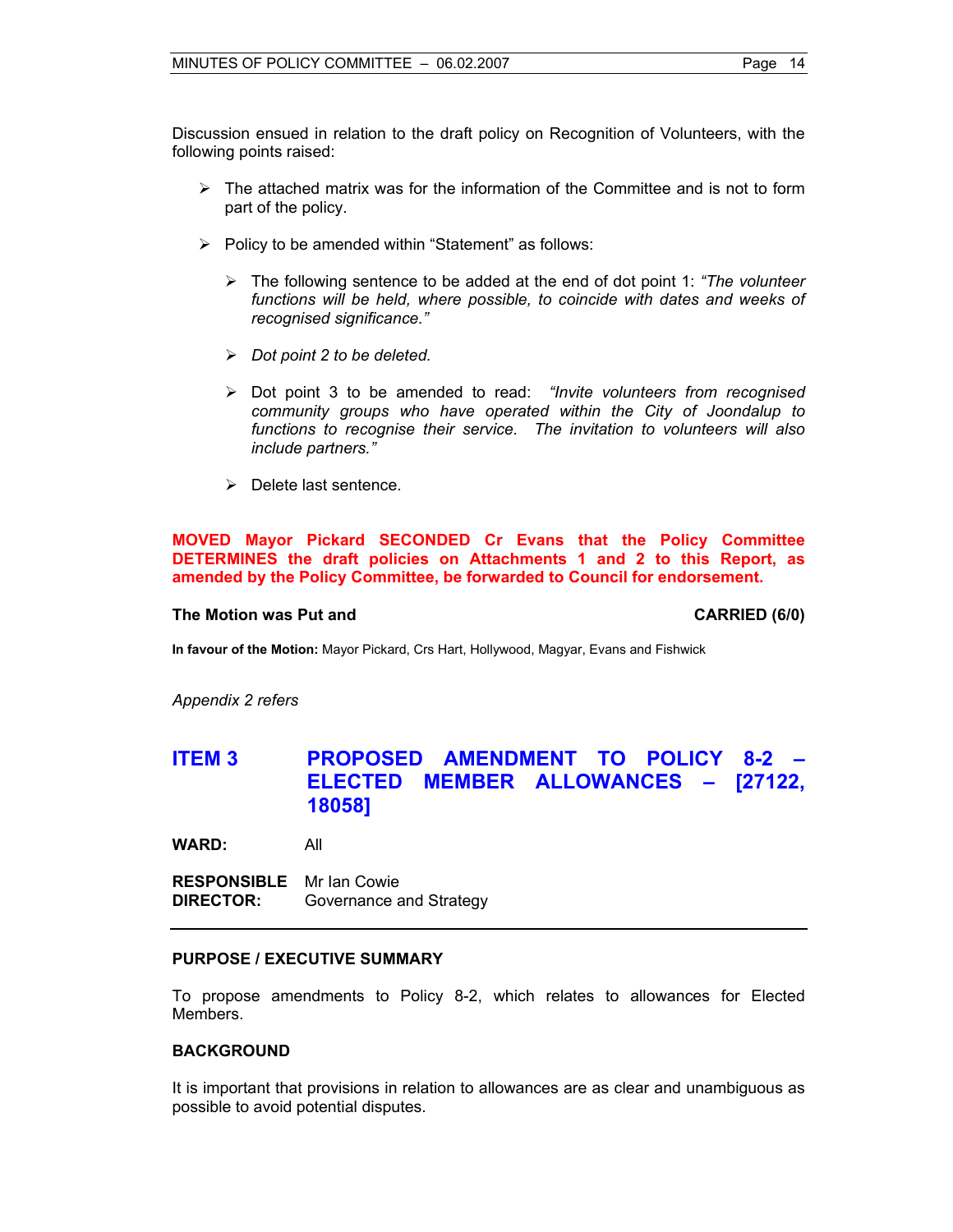# **DETAILS**

The proposed amendments to Policy 8-2 are tracked in Attachment 1. A 'clean' version of the Policy with proposed amendments is at Attachment 2. There are numerous changes, with the key ones as follows.

- A range of minor grammatical and operational enhancements is made (ie. associating access to telephone facilities with suitable accommodation rather than secretarial services; referring consistently to conference and training events; and reflecting the fact that it is the City which makes payment rather than the Council).
- Words have been taken from the Objective of the Policy and included as a new Introduction. This has been done to better reflect the nature of the comments.
- The annual period has been amended from May-May to October-October to conform to the new electoral cycle.
- A clear statement has been made that equipment issued to Elected Members should either be new or in a very good condition. This was unclear before with a previous reference relating to the balance of an Elected Member's term.
- The insertion of a provision which allows Elected Members who do not wish to obtain the uniform to have access to a cash payment which equates to the value of the uniform. This must be used to purchase other clothing.
- The insertion of several new clauses to explain the process for reimbursement including what can be reimbursed when visits to conference or training events are extended.
- The insertion of additional provisions in relation to the payment of a daily allowance to explain the allowance. Allowance amounts are not included in the Policy as these can change regularly as the Award is amended.
- Deleting the requirement for Council approval to transfer conference and training money to another Elected Member to enhance efficiency.
- Incorporating clauses relevant to overseas travel in the part relating to overseas travel.
- Providing greater flexibility in relation to the timeline for making claims for reimbursement. While it is considered important for claims to be made in a timely manner, some flexibility is considered reasonable.
- Deleting the concept of a delegation to the CEO in relation to Conference and Training events as this is not required and placing the onus on Elected Members to select the events they would like to attend.

# **Issues and options considered:**

The proposed amendments to the Policy could be:

- Accepted;
- Modified; or
- Rejected

# **Link to Strategic Plan:**

Not Applicable.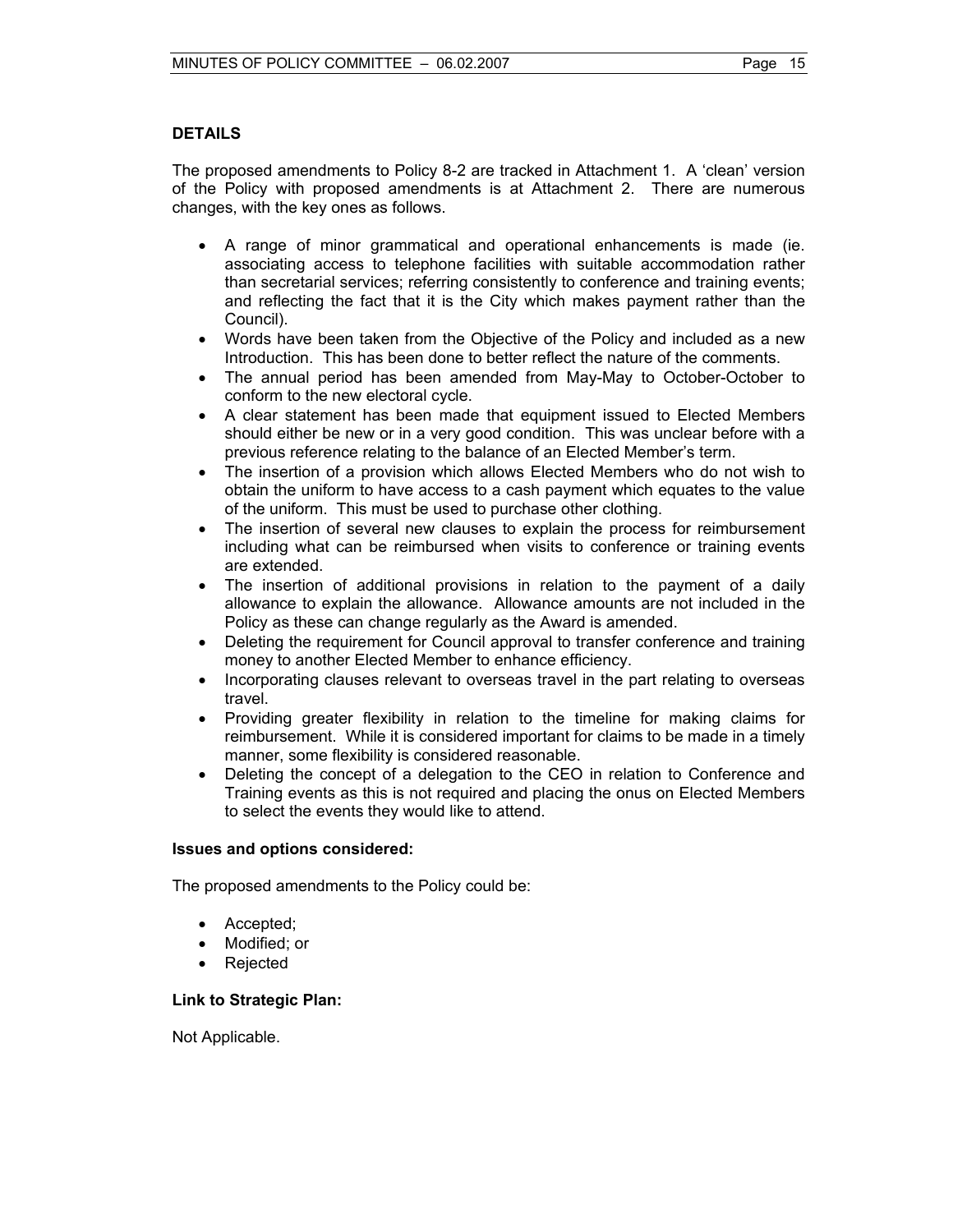# **Legislation – Statutory Provisions:**

Sections 5.98, 5.98A, 5.99, 5.99A and 5.102 of the *Local Government Act 1995* together with the Local Government (Administration) Regulations govern the allowances which can be paid.

## **Risk Management considerations:**

The wording within the current Policy is sometimes confusing and there are areas that could be further clarified. The proposed amendments to the Policy make such changes to minimise future risk about the Policy being misinterpreted.

## **Financial/Budget Implications:**

There are no financial implications associated with the changes being proposed.

## **Policy Implications:**

An amendment to Policy 8-2 is proposed.

## **Regional Significance:**

Not Applicable.

## **Sustainability Implications:**

Not Applicable.

#### **Consultation:**

Not Applicable.

#### **COMMENT**

Not Applicable.

#### **ATTACHMENTS**

Attachment 1 Proposed amendments to Policy 8-2 – tracked changes. Attachment 2 Proposed amendments to Policy 8-2 – clean version.

#### **VOTING REQUIREMENTS**

Simple Majority

#### **OFFICER'S RECOMMENDATION**

That the Policy Committee CONSIDERS the proposed amendments to Policy 8-2 provided at Attachment 1 to this Report, and, if supported, PRESENTS these to Council as proposed amendments to the Policy.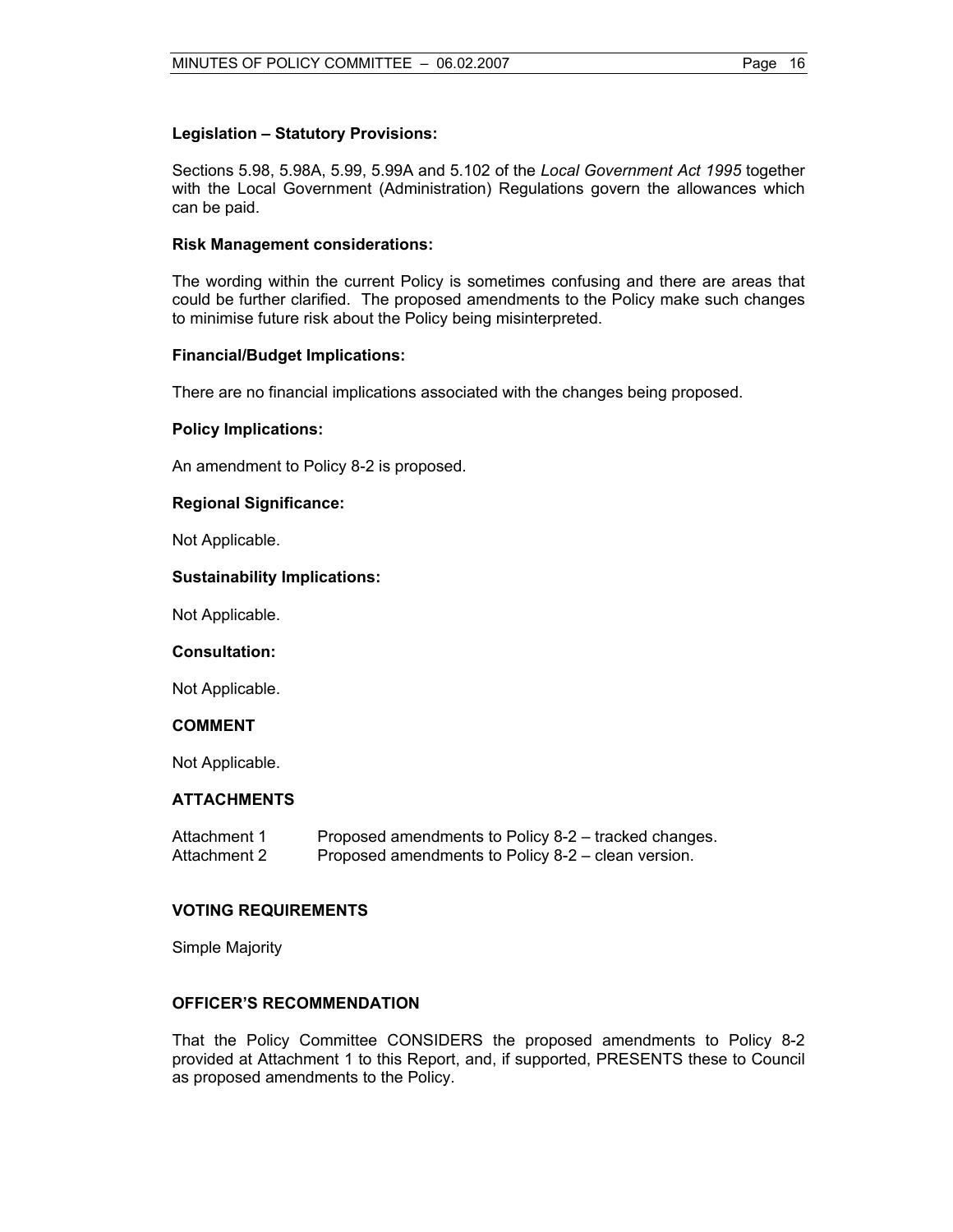The Director Governance and Strategy provided an overview of the report.

Discussion ensued, with a number of additional amendments being requested to be made to the policy, as follows:

- ¾ Clause 1.2(d) to read: *"Suitable contemporary office accommodation within the Civic Centre"*
- ¾ Clause 1.3(d) to read: *"The cost of the Deputy Mayor or Councillor, plus his or her partner, attending …."*
- ¾ Clause 2.2(1) to read: *"laptop computer and all in one printer."*
- ¾ New Clause 2.2.(2) added to read: *"router and hub for internet use."*
- ¾ Clause 2.4(1) to read: *"Two name badges for members and one name badge for their partners".*
- ¾ Clause 2.4(7) to read: *"….3 shirts/blouses. Should an Elected Member not wish to receive the uniform, they will be entitled to receive a cash payment which equates to the cost of supplying the uniform to purchase their own clothing that is suitable for civic attire. Such a cash payment must be acquitted within 3 months through the provision of receipts for clothing purchased. Any monies not acquitted in this way should be returned to the City. Such a payment will only be made once in a term of office."*
- ¾ Clause 2.6(1) to read: *"An elected member is entitled to retain, at no charge,*  equipment, documents and other items issued by Council, with the exception of *the following which cannot be retained."*
- ¾ Clause 4.3(1)(a) to read: *"…. allocation of \$10,000, inflated at the CPI rate for Perth on 1 July each year and rounded to the nearest \$1,000"*
- ¾ Clause 4.3(1)(b) to read: *"…. allocation of \$5,000, inflated at the CPI rate for Perth on 1 July each year and rounded to the nearest \$1,000"*
- ¾ Clause 4.7(6)(g) to be amended to change all reference to *"two days"* to *"three days".*
- ¾ Clause 4.7(7), heading to be amended to read: *"Cash Advances associated with payment through the reimbursement of expenses".*

A query was raised in relation to the requirement under Clause 6, for Elected Members to submit a report following their attendance at a conference. It was understood that the timeframe for submission of such report was two weeks, and a request was made to extend this period of time. This matter will be investigated.

*Cr Evans left the Room at 2021 hrs.* 

#### **MOVED Cr Magyar SECONDED Mayor Pickard that the Policy Committee PRESENTS Policy 8-2 on Attachment 1 to this Report, and as amended by the Policy Committee, to Council for endorsement.**

#### **The Motion was Put and CARRIED (4/1) CARRIED (4/1)**

**In favour of the motion:** Mayor Pickard, Crs Hart, Hollywood and Magyar **Against the Motion:** Cr Fishwick

*Appendix 3 refers*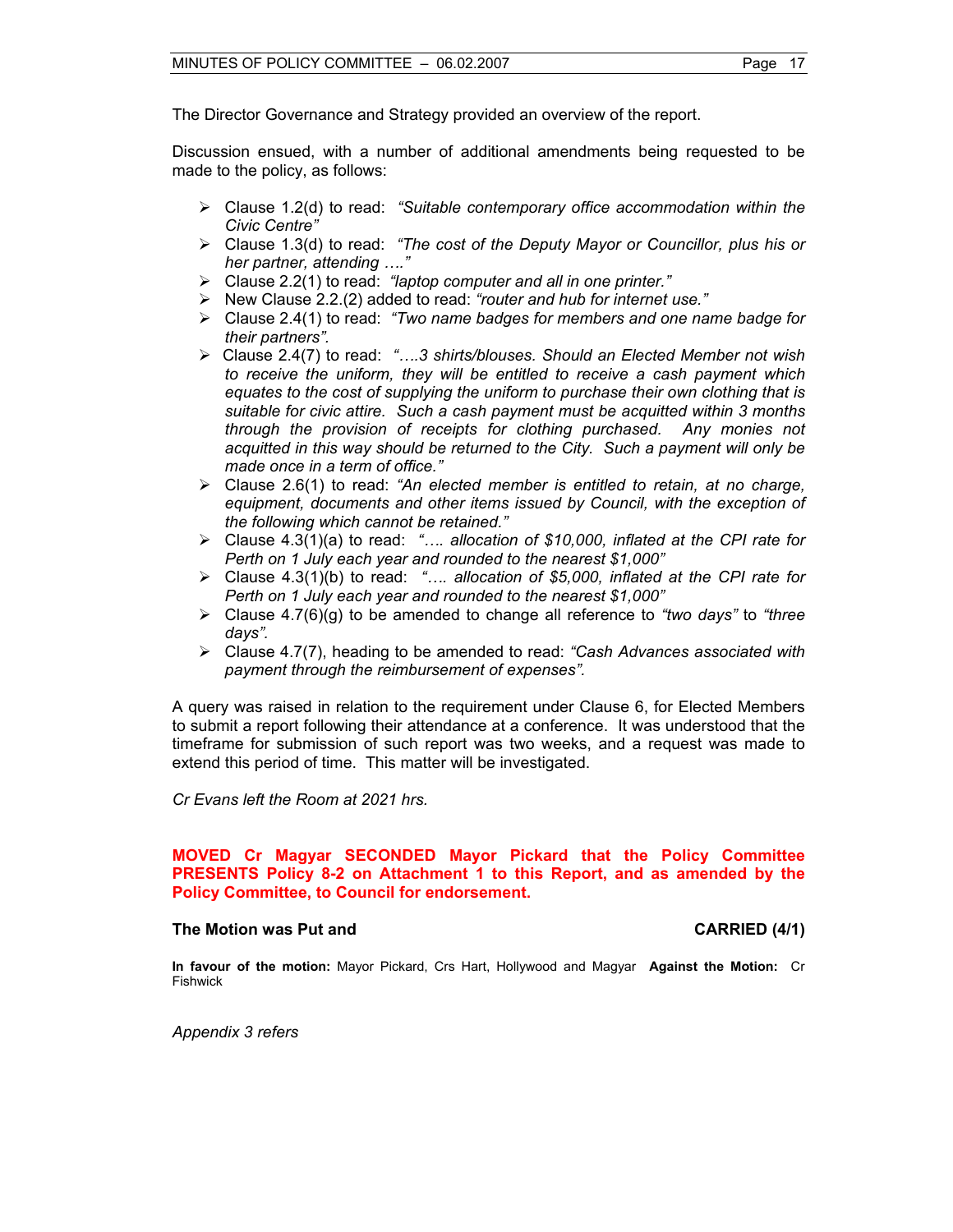# **ITEM 4 CODE OF CONDUCT: GIFTS AND ACTS OF HOSPITALITY – [09358]**

**WARD:** All

**RESPONSIBLE** Mr Ian Cowie **DIRECTOR:** Governance and Strategy

#### **PURPOSE / EXECUTIVE SUMMARY**

To propose amendments to the section of the Code of Conduct relating to gifts and acts of hospitality to improve the clarity of the Code's requirements and to ensure it aligns with relevant legislation.

## **BACKGROUND**

Gifts and acts of hospitality provided to, and accepted by, Elected Members, Committee Members and employees can be a contentious issue. Consequently, this area of the Code has been given close consideration to determine its operational effectiveness.

## **DETAILS**

There are several areas within the Code of Conduct relating to gifts (Attachment 1) that give cause for concern. These are as follows:

- 1 The first paragraph makes a categorical statement (ie. Elected Members "shall not seek or accept" gifts). However, clearly gifts can be accepted. Consequently it would be better if this paragraph commenced with the words "in general".
- 2 The second paragraph says that "the Mayor and/or the CEO may accept acts of hospitality for local community-related events". There is no indication as to whether this only applies to token gifts and moderate acts of hospitality or whether it relates to all acts of hospitality, no matter what the cost. It also begs the question about Councillors being offered and accepting hospitality for "local community-related events".
- 3 The third paragraph appears to be out of place. It starts "notwithstanding the preceding paragraph, Elected Members, etc may accept token gifts". This statement really relates to the first paragraph that says acts of hospitality and gifts cannot be accepted rather than the second paragraph that talks about accepting acts of hospitality.
- 4 The Code notes that "the term gift does not include…the giving of gifts in accordance with social customs". Most gifts are given in accordance with social customs. For instance, gifts at Christmas could be seen as being given in accordance with social customs. It could also be seen as a social custom to invite people to functions or events. Each of these would then be excluded from the definition of gift (and presumably not be covered by the Code). It is unlikely that this is what was envisaged when the Code was drafted.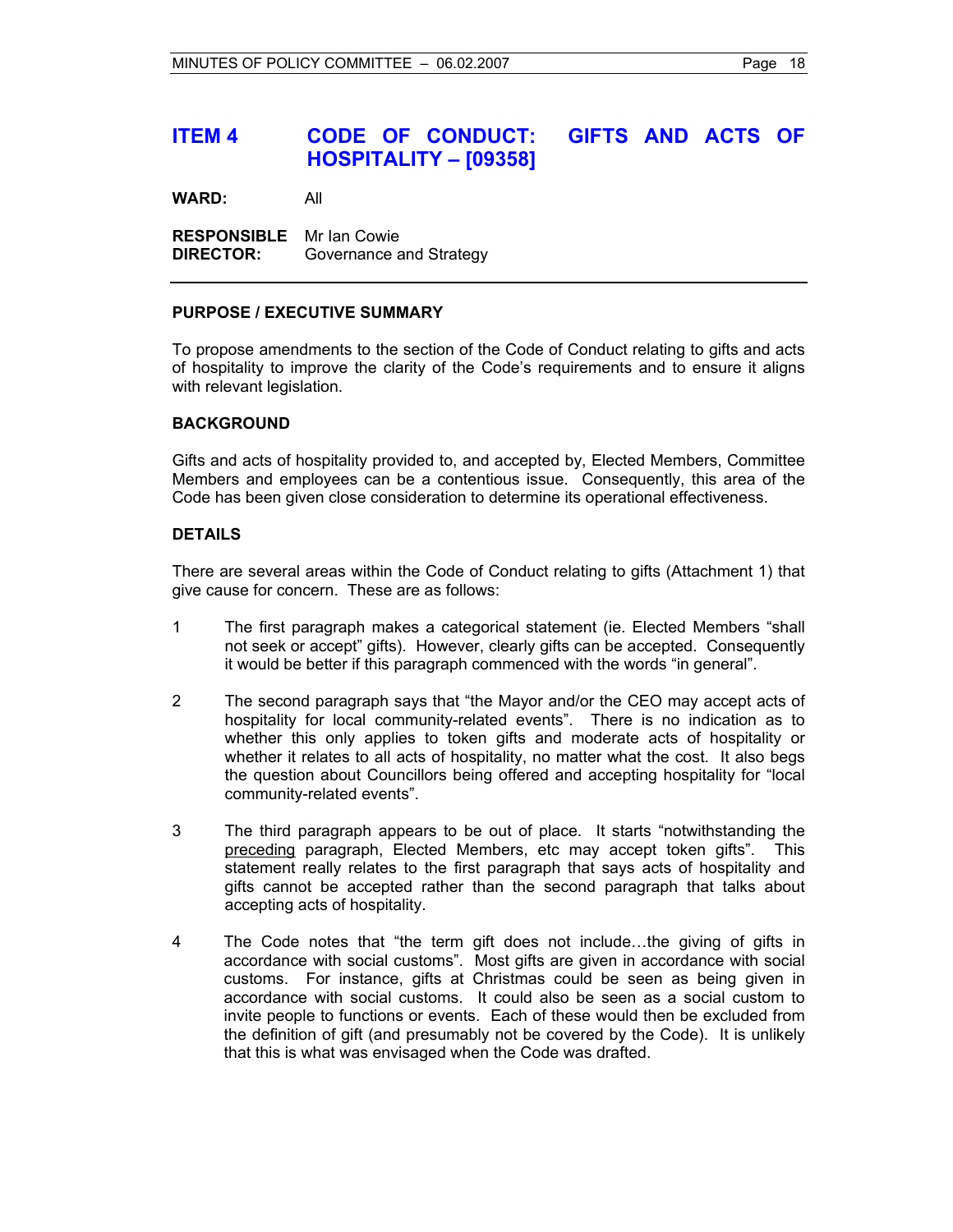- 5 The Code notes that the term 'gift' would not include token gifts of appreciation. Here it is noted that gifts, in working or public life, are generally given on two bases. The first is in anticipation of something being done while the second is in appreciation of something having been done. In reality, many gifts will cover the two (ie. an invitation to a Christmas event ostensibly to thank the person for past work but which also anticipates future work). If the term 'gift' does not include gifts of appreciation, many gifts received would not need to be recorded. It is unlikely that this was envisaged when the Code was drafted.
- 6 The Code identifies tangible items that are not covered by the term 'gift'. The Regulations make no such allowance for tangible items but cover acts of hospitality. Specifically, the Regulations require as follows:
	- $\triangleright$  Only token gifts can be accepted;
	- $\triangleright$  The Code is to require token gifts to be recorded in a Register;
	- $\triangleright$  The Register is to contain specific information about the token gift; and
	- $\triangleright$  Acts of hospitality specified by a local government in its Code do not need to be recorded.

The City's definition of what is excluded from the term 'gift' relates to tangible items rather than actual acts of hospitality. Consequently, it could be questioned whether this is appropriate and legal.

- 7 The definition of the items, which the term 'gift' does not cover, makes no mention of the item's value. It talks about "small items". However, some small items can have large values. This would appear a weakness and the concept of low value should be added.
- 8 The Code mentions that token gifts from the same person or organisation should not be received on a frequent basis. However, 'frequently' is not defined. This appears to be a particularly important issue and one that should be defined in the Code.
- 9 The Code contains a paragraph about contributions to inspect, evaluate or trial a good or service which the City may wish to acquire. This paragraph comes "out of the blue" and is poorly worded. Its wording and location should be improved.
- 10 The paragraph which contains points (a)(b)(i) and (ii) is confusing. It starts by saying "All gifts not of a token kind" which indicates that the paragraph relates to those gifts valued at \$250 or more.

 Then point (b)(i) talks about "any gift received at any time". This position is further qualified in paragraph (b)(ii) which relates to annual financial interest returns and which talks about the amount of the gift not exceeding the prescribed amount in Regulation, which is \$200. This mixing of token gifts and the reporting of gifts in annual financial interest returns is potentially confusing and could be worded better.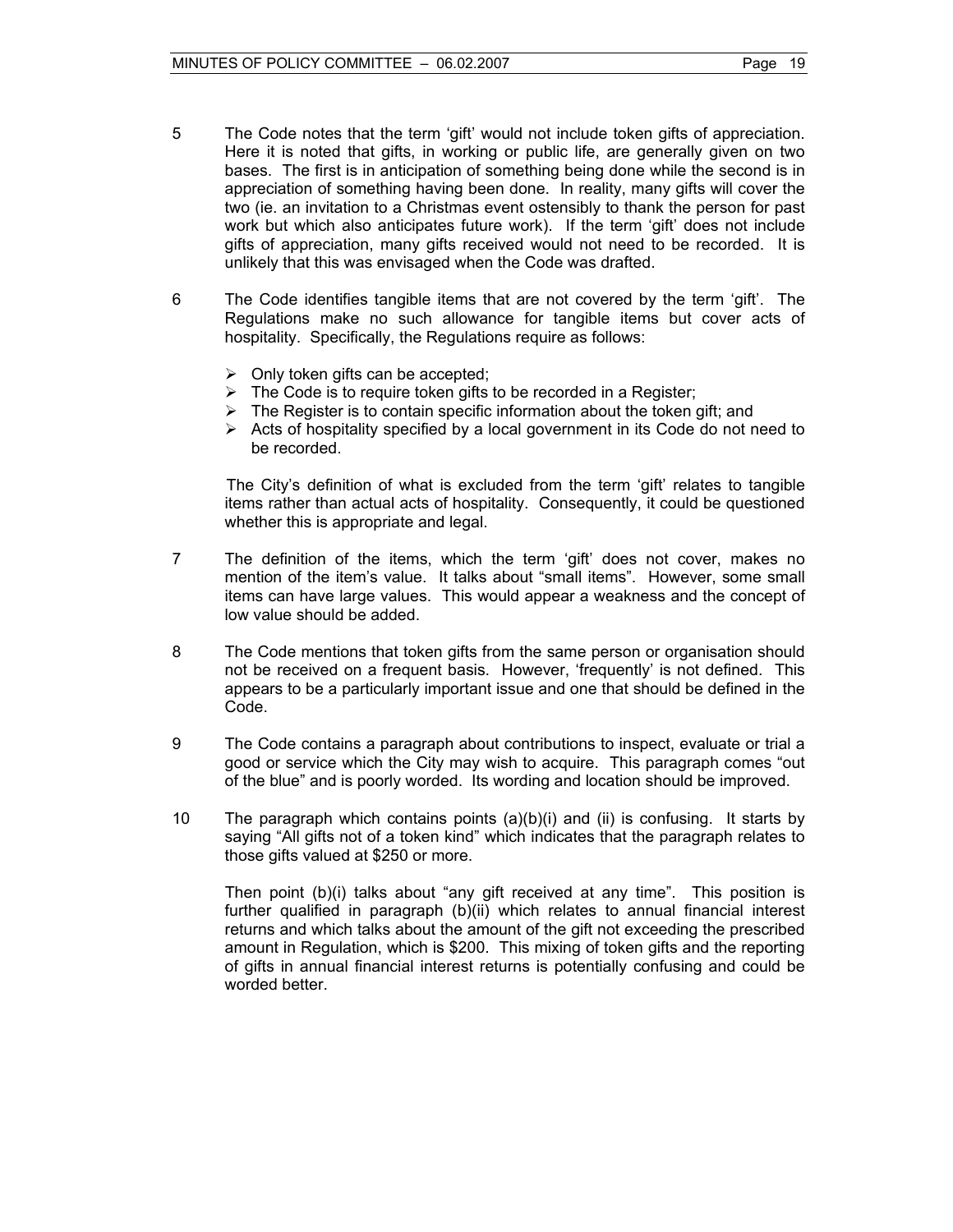- 11 In the paragraph beginning "All gifts not of a token kind", paragraph (a) states that such gifts should be "promptly returned (except in the case of acceptances by the Mayor or CEO referred to above)". The only reference to the Mayor and CEO "above" relates to hospitality for community-based events. What happens in the case of tangible items? Consequently, it is unclear what gifts of a nontoken nature can be accepted. Indeed it would appear illegal to accept non-token gifts as this would contravene Administration Regulation 34B(2).
- 12 Point (b) of the paragraph beginning "All gifts not of token kind" talks about the Register "kept by Council". Regulation 34B(3) says that the Register is to be kept by the CEO.
- 13 Point (b) also talks about disclosing gifts in "a primary or annual return". It should be noted that Form 2 of the Administration Regulations does not require declaration for gifts in a primary return but only in an annual return. This is because gifts given during an election are captured by the Electoral Gift Provisions. Gifts provided prior to this period are of no concern. Consequently, there are no gifts to be disclosed in a primary return.

To address these concerns, the section of the Code of Conduct relating to gifts has been completely rewritten and is included at Attachment 2 for consideration. Key elements of this rewrite include:

- $\triangleright$  Specific description of which gifts are excluded;
- $\triangleright$  Specific description of token gifts;
- $\triangleright$  Expansion on which gifts do not need to be recorded;
- $\triangleright$  Clarification on approach to frequent gifts;
- ¾ Separating annual financial interest return requirements from token gifts; and
- $\triangleright$  Elimination of the provision that allows variation to the gift provisions. It is considered inappropriate to provide flexibility in such an important, and publicly sensitive, area.

#### **Issues and options considered:**

The proposed wording for the Code could be:

- $\triangleright$  Accepted;
- $\triangleright$  Modified; or
- ¾ Rejected

#### **Link to Strategic Plan:**

Not Applicable.

#### **Legislation – Statutory Provisions:**

Sections 5.74, 5.82 and 5.83 of the Local Government Act relate to financial interest returns and Regulation 34B of Local Government (Administration) Regulations relates to token gifts.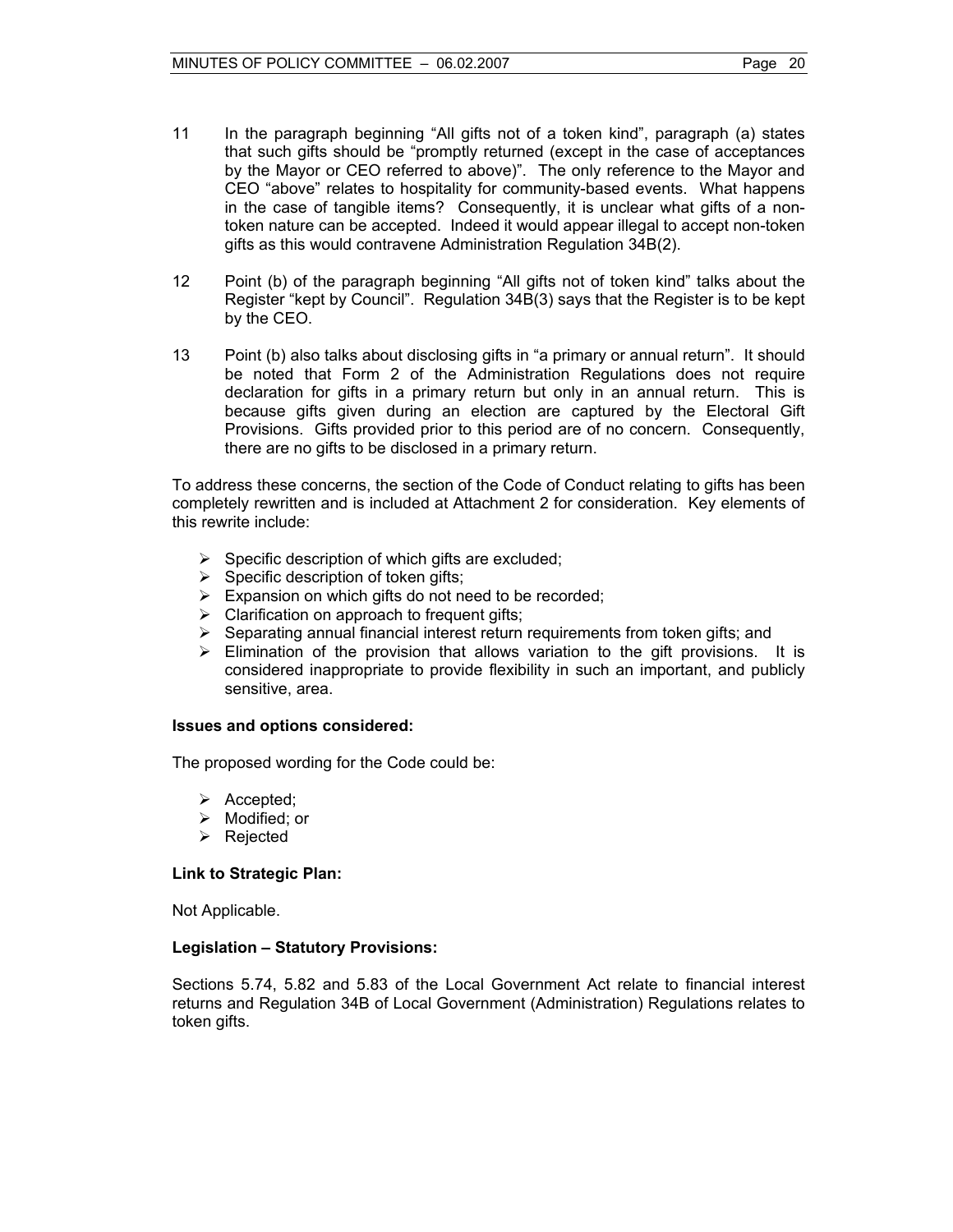#### **Risk Management considerations:**

The wording within the current Code of Conduct in relation to gifts is considered confusing. If this is not improved, there is a greater potential for people to make inappropriate decisions in relation to gifts, which carries risk.

## **Financial/Budget Implications:**

Not Applicable.

## **Policy Implications:**

An amendment to the Code of Conduct.

## **Regional Significance:**

Not Applicable.

## **Sustainability Implications:**

Not Applicable.

#### **Consultation:**

Not Applicable.

#### **COMMENT**

Not Applicable.

# **ATTACHMENTS**

Attachment 1 The current Code of Conduct's provisions relating to gifts Attachment 2 Alternative wording for Code relating to gifts

# **VOTING REQUIREMENTS**

Simple majority.

# **OFFICER'S RECOMMENDATION**

That the Policy Committee CONSIDERS the proposed alternative wording for the Code of Conduct in relation to gifts and acts of hospitality provided at Attachment 2 to this Report, and, if supported, PRESENTS to Council as an amendment to the Code.

The Director Governance and Strategy provided an overview of the report.

**MOVED Cr Magyar SECONDED Cr Hollywood that the Policy Committee ADOPTS the alternative wording for the Code of Conduct in relation to gifts and acts of hospitality provided at Attachment 2 to this Report and presents it to Council as an amendment to the code**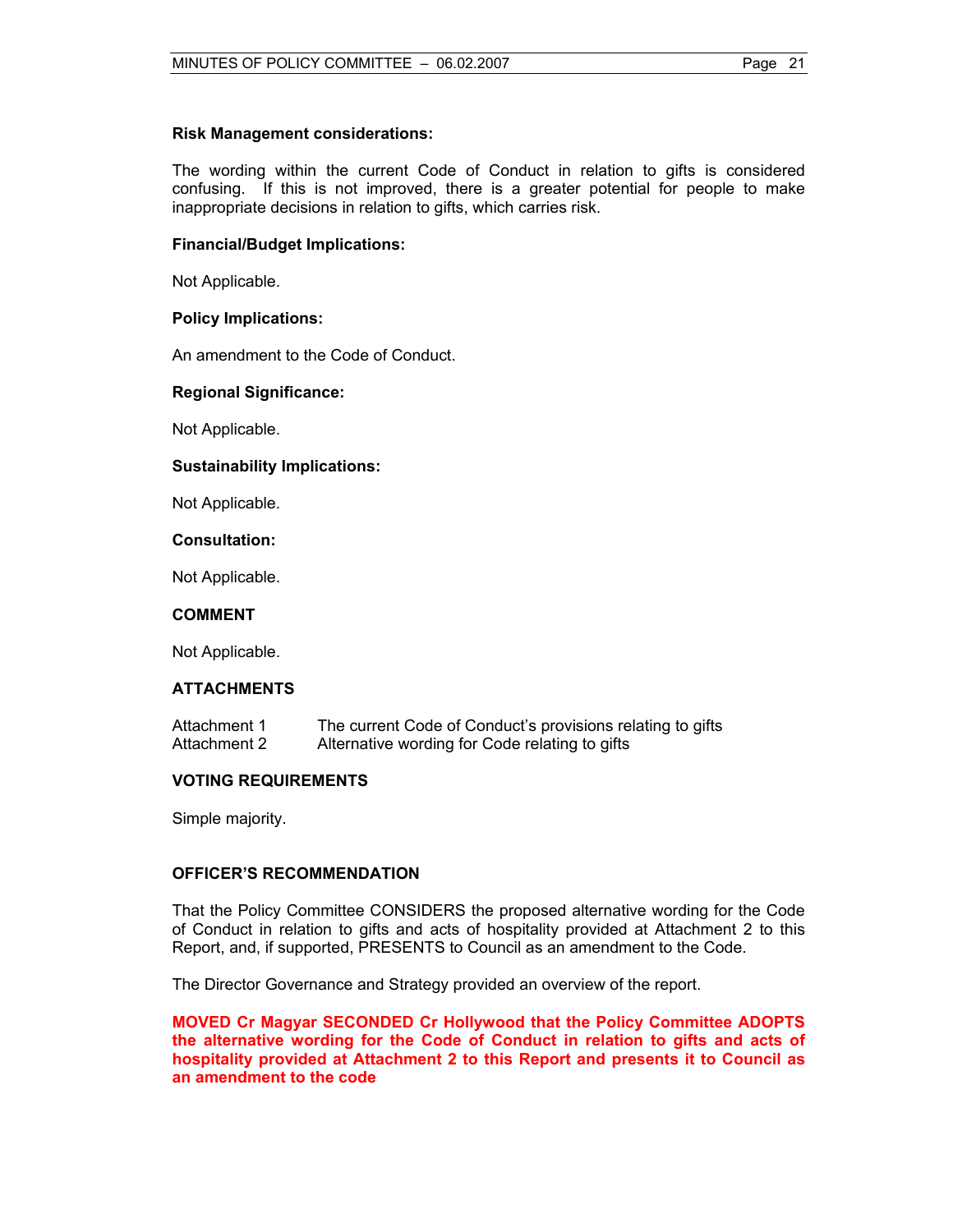#### **AMENDMENT MOVED Mayor Pickard SECONDED Cr Magyar that a point 2 be added to the Motion to read:**

#### *"2 REQUESTS the entire Code of Conduct of the City of Joondalup be reviewed and brought back to the Policy Committee."*

Discussion ensued.

#### The Amendment was Put and **CARRIED** (4/1)

**In favour of the motion:** Mayor Pickard, Crs Hollywood, Magyar and Fishwick **Against the Motion:** Cr **Hart** 

#### **The Original Motion, as amended, being:**

#### **That the Policy Committee:**

- **1 ADOPTS the alternative wording for the Code of Conduct in relation to gifts and acts of hospitality provided at Attachment 2 to this Report and presents it to Council as an amendment to the code**
- **2 REQUESTS the entire Code of Conduct of the City of Joondalup be reviewed and brought back to the Policy Committee.**

Was Put and **CARRIED** (5/0)

**In favour of the motion:** Mayor Pickard, Crs Hart, Hollywood, Magyar and Fishwick

*Appendix 4 refers* 

#### **MOTIONS OF WHICH PREVIOUS NOTICE HAS BEEN GIVEN**

Nil.

#### **REQUESTS FOR REPORTS FOR FUTURE CONSIDERATION**

The following reports were requested:

- 1 Report on the feasibility of increasing the penalty for abandonment of shopping trolleys.
- 2 Report on the development of a policy to provided free use of the City's facilities to organisations such as Lions Club, Rotary and Apex.